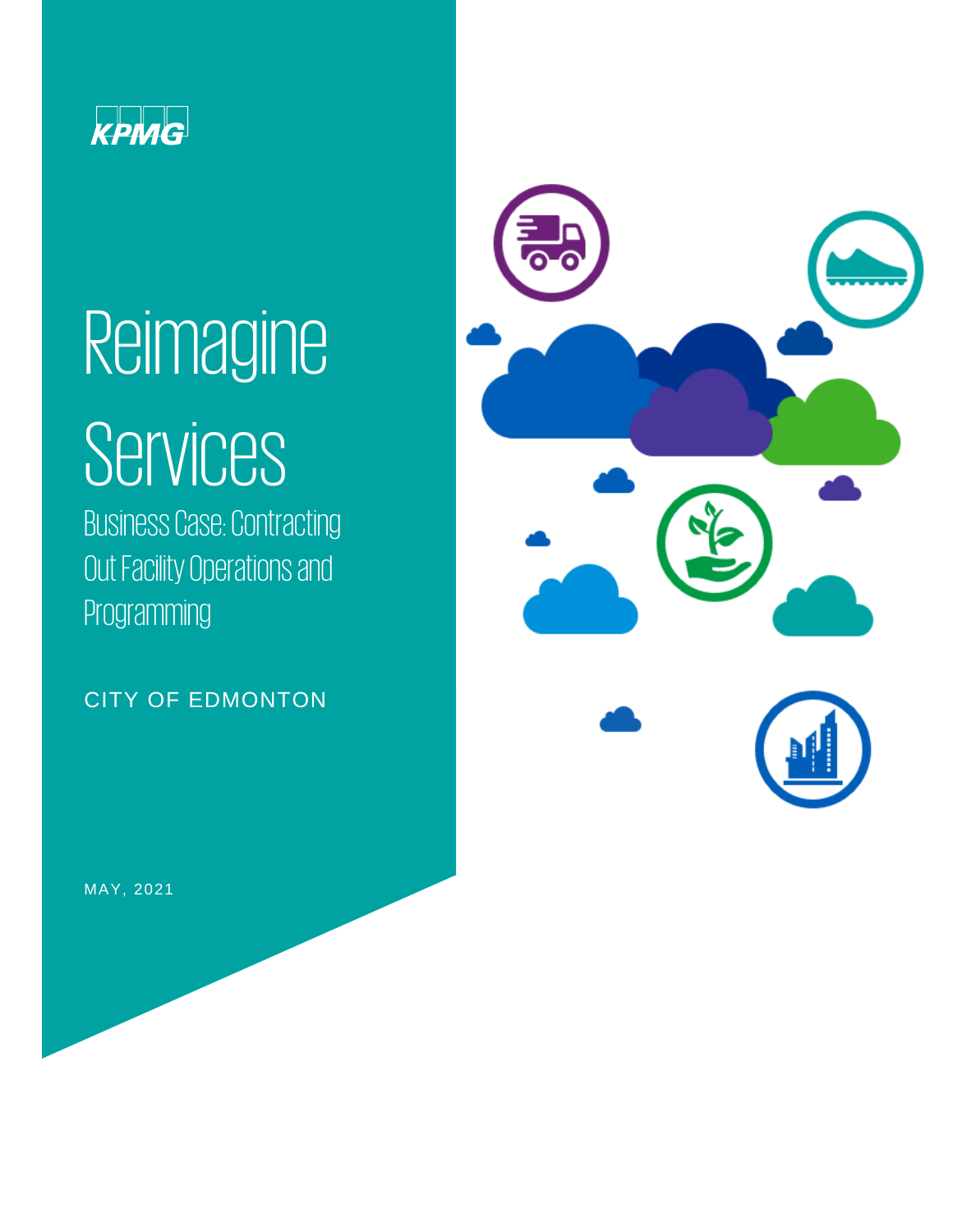# **NOTICE TO READER**

This report has been prepared by KPMG LLP ("KPMG") for the internal use of the City of Edmonton ("the City") pursuant to the terms of our engagement agreement with the City dated September 30, 2020 (the "Engagement Agreement"). This report is being provided to the City on a confidential basis and may not be disclosed to any other person or entity without the express written consent of KPMG and the City. KPMG neither warrants nor represents that the information contained in this report is accurate, complete, sufficient or appropriate for use by any person or entity other than the City or for any purpose other than set out in the Engagement Agreement. This report may not be relied upon by any person or entity other than the City, and KPMG hereby expressly disclaims any and all responsibility or liability to any person or entity other than the City in connection with their use of this document.

Information used in this document was supplied by the City and publicly-available sources. This information has not been audited or otherwise validated. The procedures carried out do not constitute an audit, and as such, the content of this document should not be considered as providing the same level of assurance as an audit.

The information that was used in this document was determined to be appropriate to support the analysis. Notwithstanding that determination, it is possible that the findings contained could change based on new or more complete information. All calculations or analysis included or referred to and, if considered necessary, may be reviewed and conclusions changed in light of any information existing at the document date which becomes known after that date.

Analysis contained in this document includes financial projections. The projections are based on assumptions and data provided by the City. Significant assumptions are included in the document and must be read to interpret the information presented. As with any future-oriented financial information, projections will differ from actual results and such differences may be material. No responsibility is accepted for loss or damages to any party as a result of decisions based on the information presented. Parties using this information assume all responsibility for any decisions made based on the information.

Actual results achieved as a result of implementing recommendations in this report are dependent upon, in part, on the City decisions and actions. The City is solely responsible for its decisions to implement any recommendations and for considering their impacts and risks. Implementation will require the City to plan and test any changes to ensure that the City will realize satisfactory results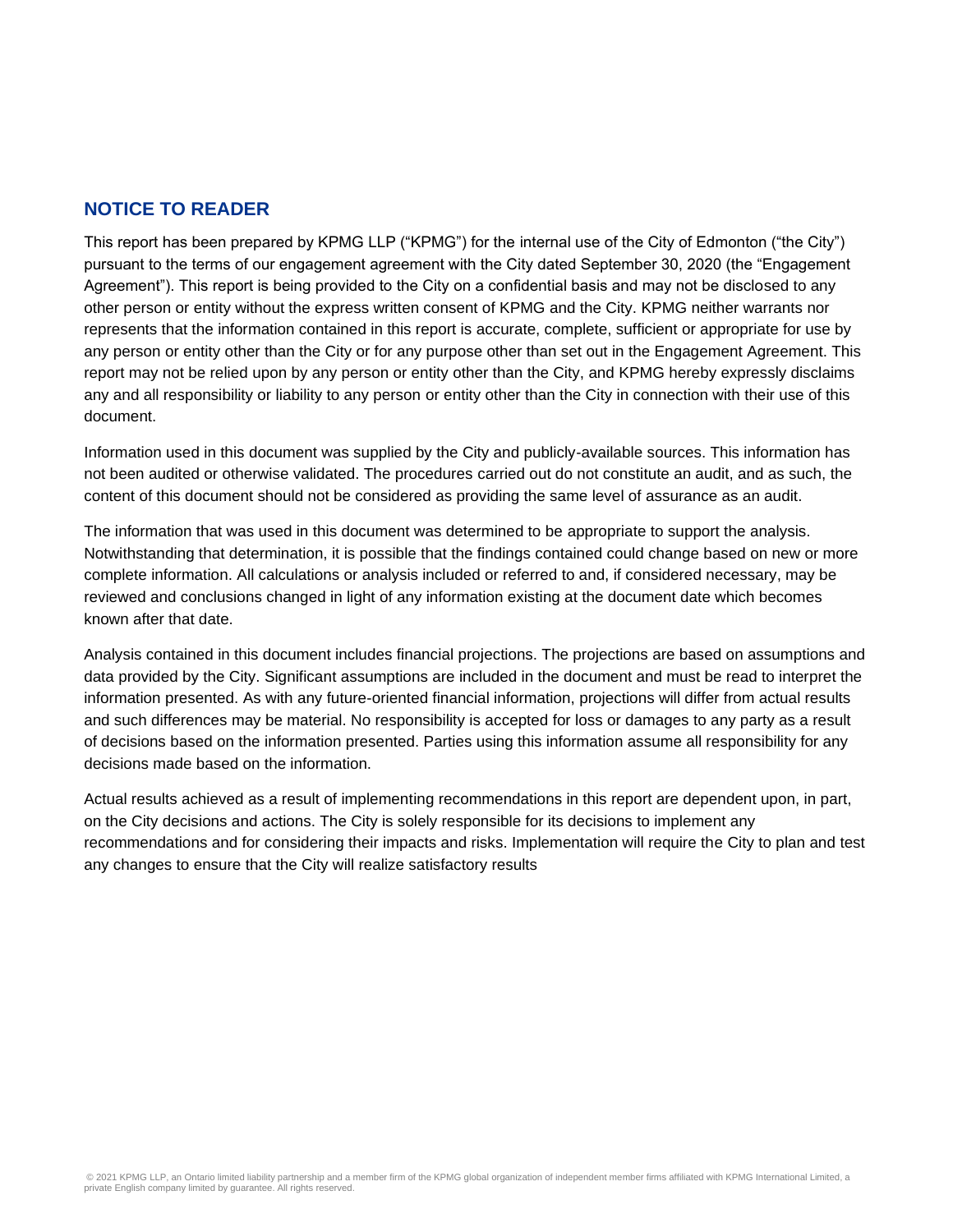# Table of Contents

| <b>OPPORTUNITY SUMMARY</b>                  |    |
|---------------------------------------------|----|
| <b>OPPORTUNITY BACKGROUND &amp; CONTEXT</b> | 3  |
| <b>OPTIONS</b>                              | 8  |
| <b>IMPACT ASSESSMENT</b>                    | 10 |
| <b>OPPORTUNITY ASSESSMENT</b>               | 16 |
| <b>APPENDIX A: GBA+ ASSESSMENT</b>          | 18 |
| <b>APPENDIX B: FINANCIAL PROJECTIONS</b>    | 21 |
| <b>APPENDIX C: RISK ANALYSIS</b>            | 28 |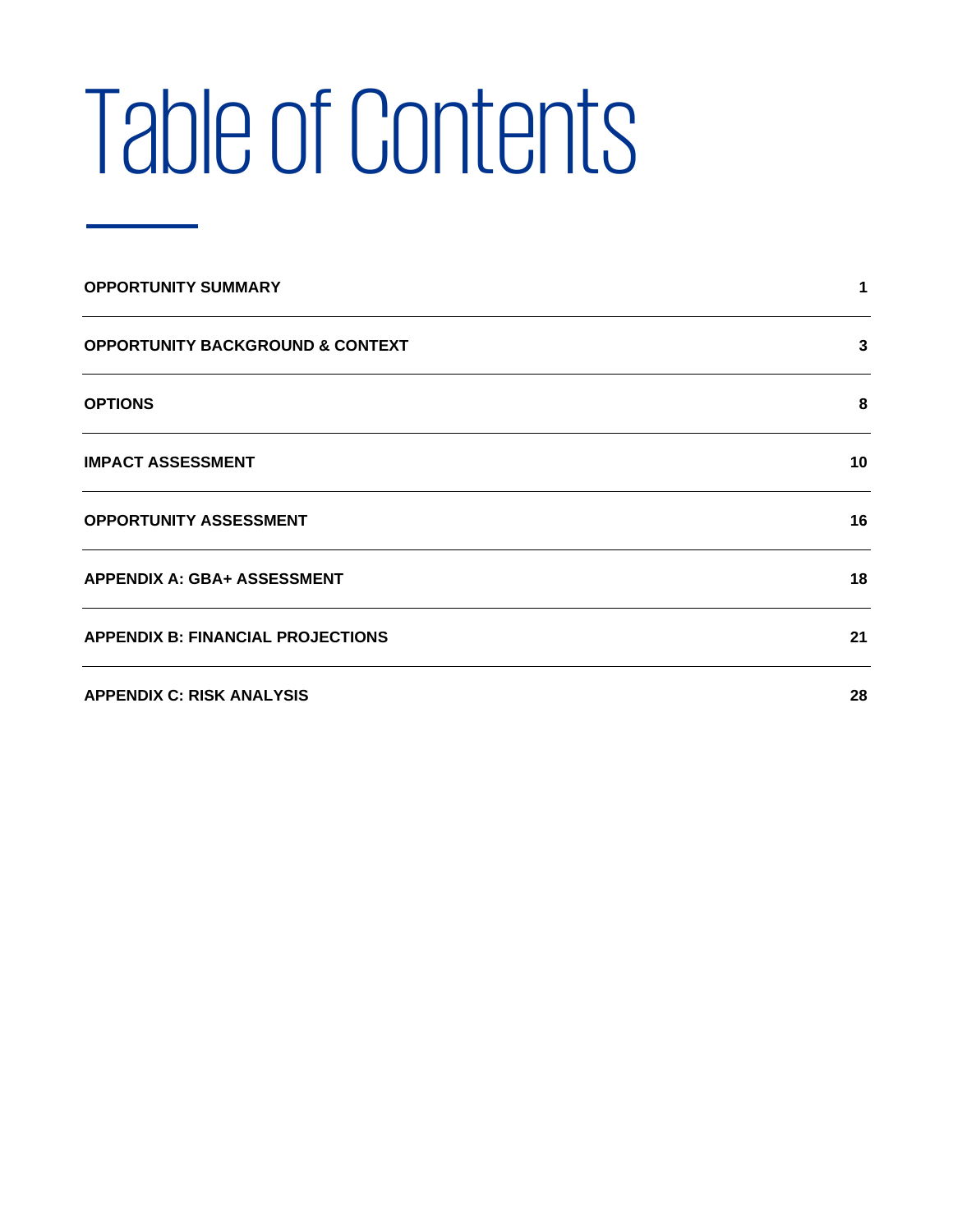# <span id="page-3-0"></span>Opportunity Summary

The City currently operates a large portfolio of recreation and culture facilities, many of which operate below cost recovery. This opportunity explored the feasibility of contracting out facility operations and the programming delivered within for specific types of recreation and culture facilities. Specifically, analysis of third-party operating options was completed for:

- ‒ **Lewis Farms Community Recreation Centre**. Analysis considered outsourcing the operations and programming for the Lewis Farms Community Recreation Centre, once constructed, as a pilot for future multi-purpose facilities.
- ‒ **Single-purpose Facilities**. Analysis considered outsourcing operations for a broad range of facilities such as leisure centres, arenas, seniors centres, art centres and specialty facilities. This specifically included consideration of three facilities previously proposed for closure by the City: Eastglen Leisure Centre, Tipton Arena and Oliver Arena. These latter facilities are characterized by low cost recovery, low attendance rates and high required costs related to capital upgrades and asset lifecycle.

In the Edmonton area, many third-party operators have a demonstrated proficiency in recreation programming and facility operations, and some of these also already have direct experience working with the City. Outsourcing to third-party operators could provide benefits to the City through cost savings. For operators, there are potential benefits through increased revenues, and potentially through a partnership model for a multi-purpose pilot at Lewis Farms Community Recreation Centre.

In order to assess options, it was assumed that the City would retain ownership of all facility assets, but transfer day-today management responsibilities for facility operations and program delivery to third-party operators. Single-purpose facilities would continue to operate under all applicable City provisions (such as the fee structure, allocation policy, Leisure Access Program, etc.), and operators would receive a negotiated fee for services rendered on behalf of the City. On the other hand, the viability of outsourcing a multi-purpose pilot facility would be impacted by the level of a third-party operator's autonomy to set prices, determine program offerings and generate alternative revenues.



# **Recommendation: Outsourcing of Recreation Facility Operations and Programming**

Based on analysis completed, **the City should consider outsourcing arrangements for select singleuse facilities and for the planned Lewis Farms Community Recreation Centre.** Both scenarios demonstrate the potential to meet financial and service goals.

Outsourcing operations and programming at select facilities could deliver overall cost savings to the City while maintaining service levels. The types of single-purpose facilities deemed viable in this analysis were predominantly arenas. Review of the data provided by the City as part of this opportunity suggests that eight facilities could benefit from using third-party operators.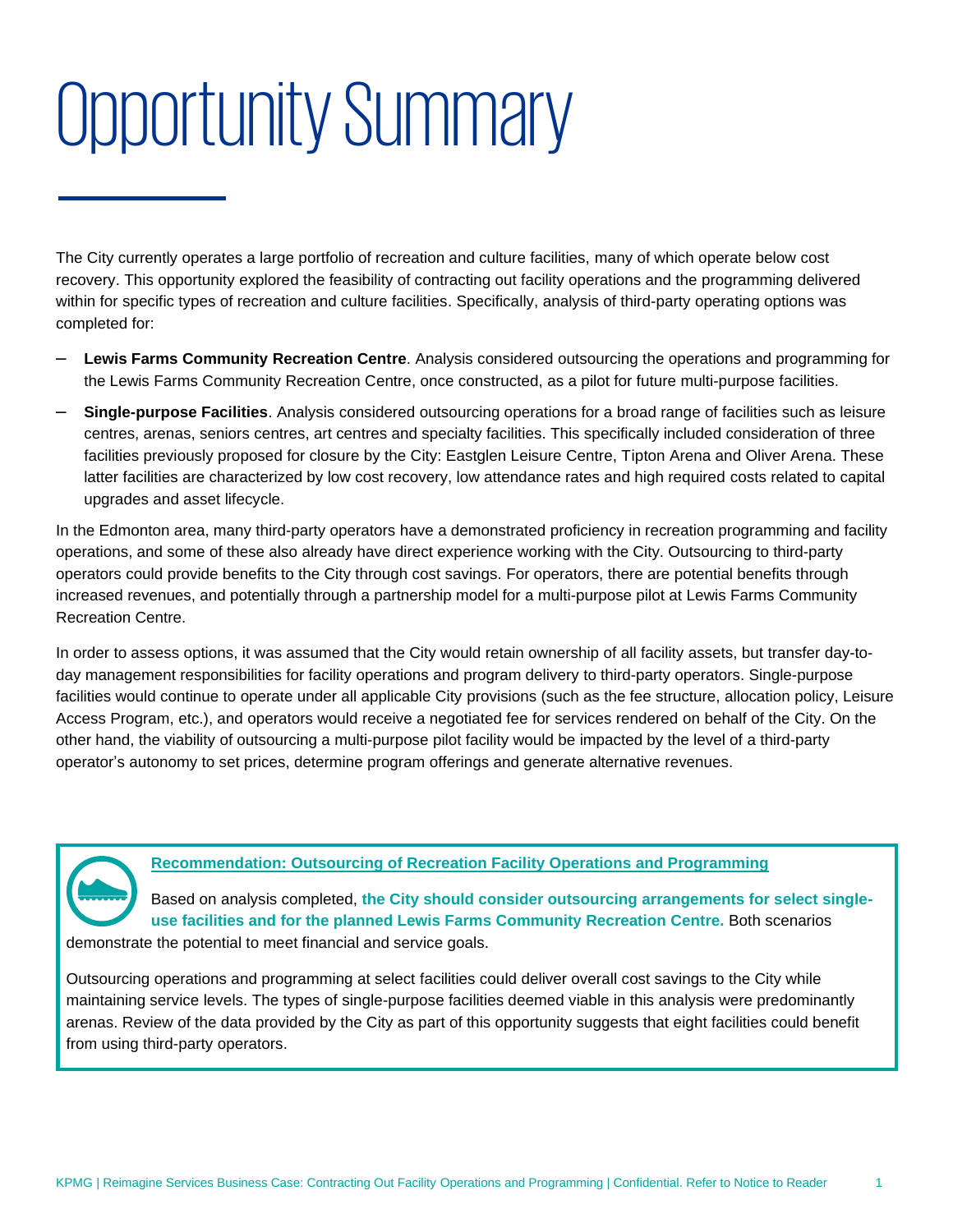The facilities identified were:

- − Five Single Ice Arenas (as a pilot, to be selected by the City)
- Eastglen Leisure Centre
- − Tipton Arena
- − Oliver Arena

It is estimated that this opportunity could potentially result in lower projected operating costs for the Lewis Farms Community Recreation Centre over five years of \$2.7 to \$5.1 million, as compared to direct operation by the City. It is also estimated that outsourcing the operations of eight single-purpose facilities could potentially result in cumulative cost savings of approximately \$0.4 to \$2.3 million over five years and potential annual savings of approximately \$0.1 to \$0.5 million by Year 5.

The proposed operating model for both facility types would see the City clearly define its role in asset lifecycle maintenance, as well as general oversight and contract management.

When outsourcing at single-use facilities, there is still the potential that the City would need to subsidize operations of third-party operators, which is included in the costs presented in this case. However, the recommended option could enable communities to retain access to local facilities that may have otherwise been closed.

For the Lewis Farms Community Recreation Centre, the City could also consider involving potential third-party operators in facility design conversations to further facilitate financial feasibility and interest. However, this could result in costs for the re-design of this facility, and may also challenge fidelity to the original community needs or direction provided by Council. It appears that for this opportunity to be financially feasible to a third-party operator, the City would likely need to provide an annual operating subsidy to an operator, as included in the analysis for this case.

The impact to external stakeholders would be related to the general public's reaction to the concept of outsourcing at existing facilities however, the fee structure and allocation policies would remain consistent. Users and rental groups would experience little impact from the proposed fee-for-service model at single-purpose facilities as they would still use the City's booking and payment systems. In order to maintain accessibility at the Lewis Farms Community Recreation Centre, the City would likely need to compensate third-party operators for the Leisure Access Program subsidy or in order to achieve specific rates for admissions and fees.

Internal stakeholders impacted by this opportunity include City employees currently operating or delivering programming at existing facilities. Should their facility be contracted out to a third party, unionized staff would need to be redeployed to comparable positions within the City as per the stipulations of their collective agreement. These staff could be used to fill vacancies created through attrition to realize actual cost savings.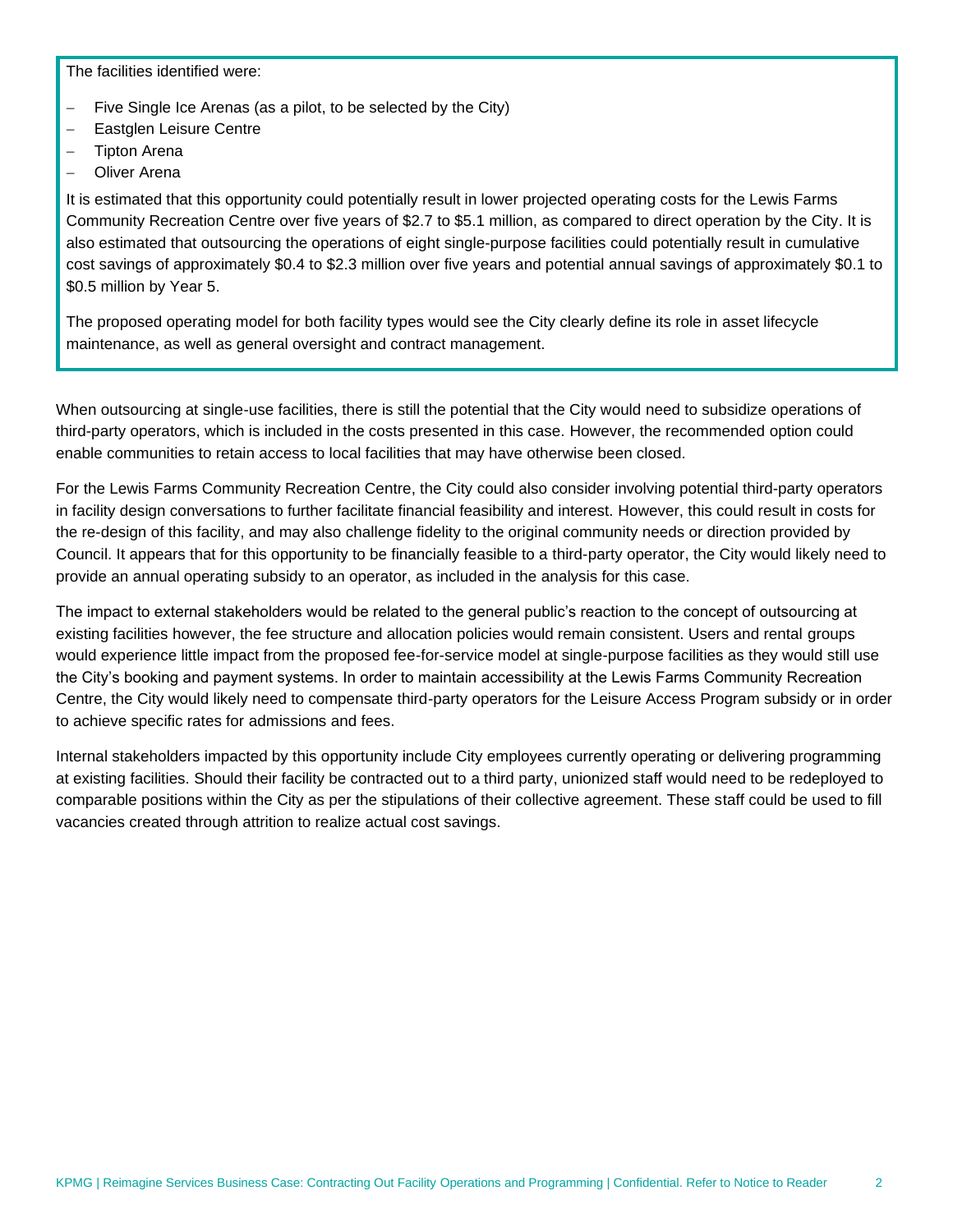# <span id="page-5-0"></span>Opportunity Background & Context

# **OPPORTUNITY AND CURRENT SITUATION**

City recreation and sport facilities do not currently recover their operating costs and the older age of many of the facilities is driving increased lifecycle and rehabilitative costs for the City. The City has previously proposed closure for lowperforming facilities, including the Eastglen Leisure Centre, the Tipton Arena and Oliver Arena. As well, Council has recently directed administration to explore opportunities for third-party operators through Council motion CS00248 with respect to aging recreation facilities and Council motion CS00400 with respect to the Lewis Farms Community Recreation Centre. As part of the motion related to the Lewis Farms Community Recreation Centre, the City intends to issue a request for expressions of interest from potential third-party operators.

Working collaboratively with third-party operators is a well-established part of delivering the City's recreation and culture services. The City currently works with over 70 third-party operators to deliver recreation, sports and culture services; examples include state of the state of the state of the state of the state of the state of the state of the state of the state of the state of the state of the state of the state of the state of the state of the state of t

others. Current arrangements include agreements related to facility access (i.e., leases or licenses) and the delivery of programming.

This opportunity explores the potential to contract out the operations and programming of several City recreation facilities.

# **CITY CONTEXT**

The City's strategic goals, outcomes, and plans supported by this opportunity are summarized in [Table 1.](#page-5-1)

#### <span id="page-5-1"></span>**Table 1: Alignment to City Strategies**

| <b>Strategic Document</b>    | <b>Policy Description</b>                                                                                                            | <b>Relevance to this Opportunity</b>                                                                                                                                                                            |
|------------------------------|--------------------------------------------------------------------------------------------------------------------------------------|-----------------------------------------------------------------------------------------------------------------------------------------------------------------------------------------------------------------|
| ConnectEdmonton <sup>1</sup> |                                                                                                                                      |                                                                                                                                                                                                                 |
| <b>Healthy City</b>          | Edmonton is a neighbourly city with<br>community and personal wellness that<br>embodies and promotes equity for all<br>Edmontonians. | This opportunity supports the provision of<br>quality recreation and culture programming and<br>access to neighbourhood and district facilities.                                                                |
| The City Plan <sup>2</sup>   |                                                                                                                                      |                                                                                                                                                                                                                 |
| 1.1.1.4                      | Encourage healthy and active living by<br>supporting community focused<br>recreational, leisure, social and cultural<br>programs.    | 15-minute districts: A livable city is one that<br>allows people to easily address their daily<br>needs within their District and within a 15-<br>minute travel time by walking, rolling, biking or<br>transit. |

<sup>2</sup> City of Edmonton. The City Plan (2020)

<sup>&</sup>lt;sup>1</sup> City of Edmonton. CONNECTEDMONTON - Edmonton's Strategic Plan 2019 - 2028.

KPMG | Reimagine Services Business Case: Contracting Out Facility Operations and Programming | Confidential. Refer to Notice to Reader 3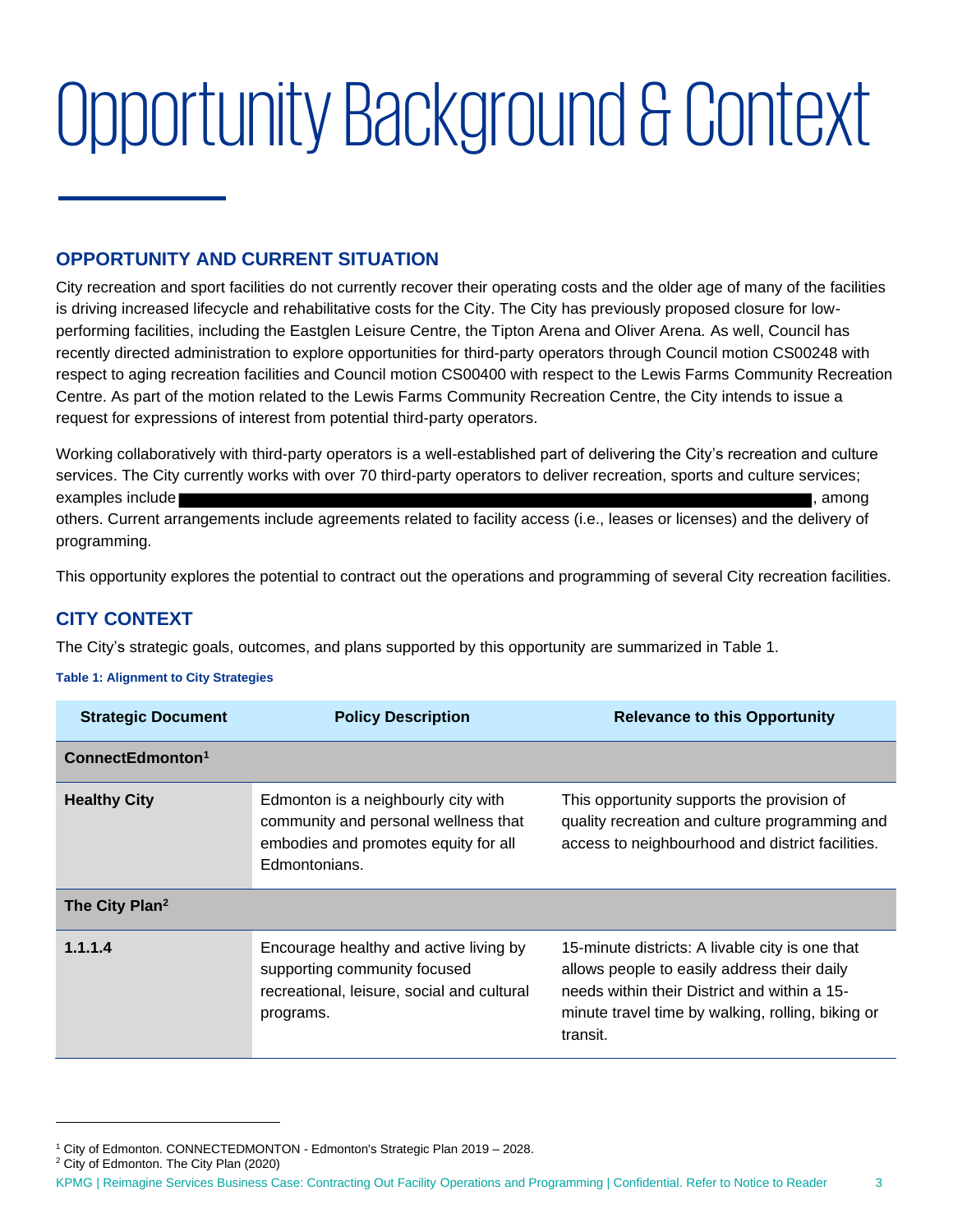| <b>Strategic Document</b> | <b>Policy Description</b>                                                                                                                                                                                                                      | <b>Relevance to this Opportunity</b>                                                                                                                                                                                                                                                                                                                                                            |
|---------------------------|------------------------------------------------------------------------------------------------------------------------------------------------------------------------------------------------------------------------------------------------|-------------------------------------------------------------------------------------------------------------------------------------------------------------------------------------------------------------------------------------------------------------------------------------------------------------------------------------------------------------------------------------------------|
| 1.1.3.1                   | Create safe opportunities for women,<br>girls and gender minorities to meet,<br>connect, participate in and enjoy<br>community and civic life.                                                                                                 | Although this opportunity would see the City<br>taking a less active role in the provision of<br>services, it can set standards and performance<br>indicators to support critical policy directions. If<br>third-party operators encounter challenges with<br>cost recovery for targeted programming, the<br>City may opt to subsidize it in order to realize<br>the intended social benefit.   |
| 1.3.2.2                   | Increase opportunities for Edmontonians<br>to be physically active throughout all<br>seasons.                                                                                                                                                  | This opportunity strives to sustainably preserve<br>access to existing facilities and supports<br>Edmontonians with a variety of sport and<br>recreation activities all year round.                                                                                                                                                                                                             |
| 2.1.1.4                   | Facilitate access to City activities and<br>programs for people of all ages and<br>abilities.                                                                                                                                                  | Although this opportunity would see the City<br>taking a less active role in the provision of<br>services, it could set standards and<br>performance indicators to support critical policy<br>directions. If third-party operators encounter<br>challenges with cost recovery for targeted<br>programming, the City may opt to subsidize it<br>in order to realize the intended social benefit. |
| 4.1.3.2                   | Provide services and programs which<br>reduce barriers for low income residents<br>to community recreation facilities.                                                                                                                         | Ensuring Leisure Access Program discounts<br>are honoured in the new operating<br>arrangement contributes to the City's goals for<br>affordable access and programming.                                                                                                                                                                                                                         |
| Live Active <sup>3</sup>  |                                                                                                                                                                                                                                                |                                                                                                                                                                                                                                                                                                                                                                                                 |
| <b>Active Story</b>       | Promote opportunities for all<br>Edmontonians to live active and<br>celebrate Edmontonians who do.                                                                                                                                             |                                                                                                                                                                                                                                                                                                                                                                                                 |
| <b>Active Environment</b> | Advance accessibility for all<br>Edmontonians to engage in physical<br>activity in a range of inviting safe spaces,<br>recreation and sport infrastructure, parks<br>and green spaces, active transportation<br>systems, workplaces, and more. | Provision of sufficient access and programming<br>to meet mandate and promote community and<br>personal wellness.                                                                                                                                                                                                                                                                               |
| <b>Active Opportunity</b> | Advance a barrier free active recreation<br>and sport system.                                                                                                                                                                                  |                                                                                                                                                                                                                                                                                                                                                                                                 |

*Source: Based on information provided by the City.*

<sup>3</sup> City of Edmonton, Live Active: A Collaborative Strategy for Active Living, Active Recreation, and Sport in Edmonton, 2016-2026

KPMG | Reimagine Services Business Case: Contracting Out Facility Operations and Programming | Confidential. Refer to Notice to Reader 4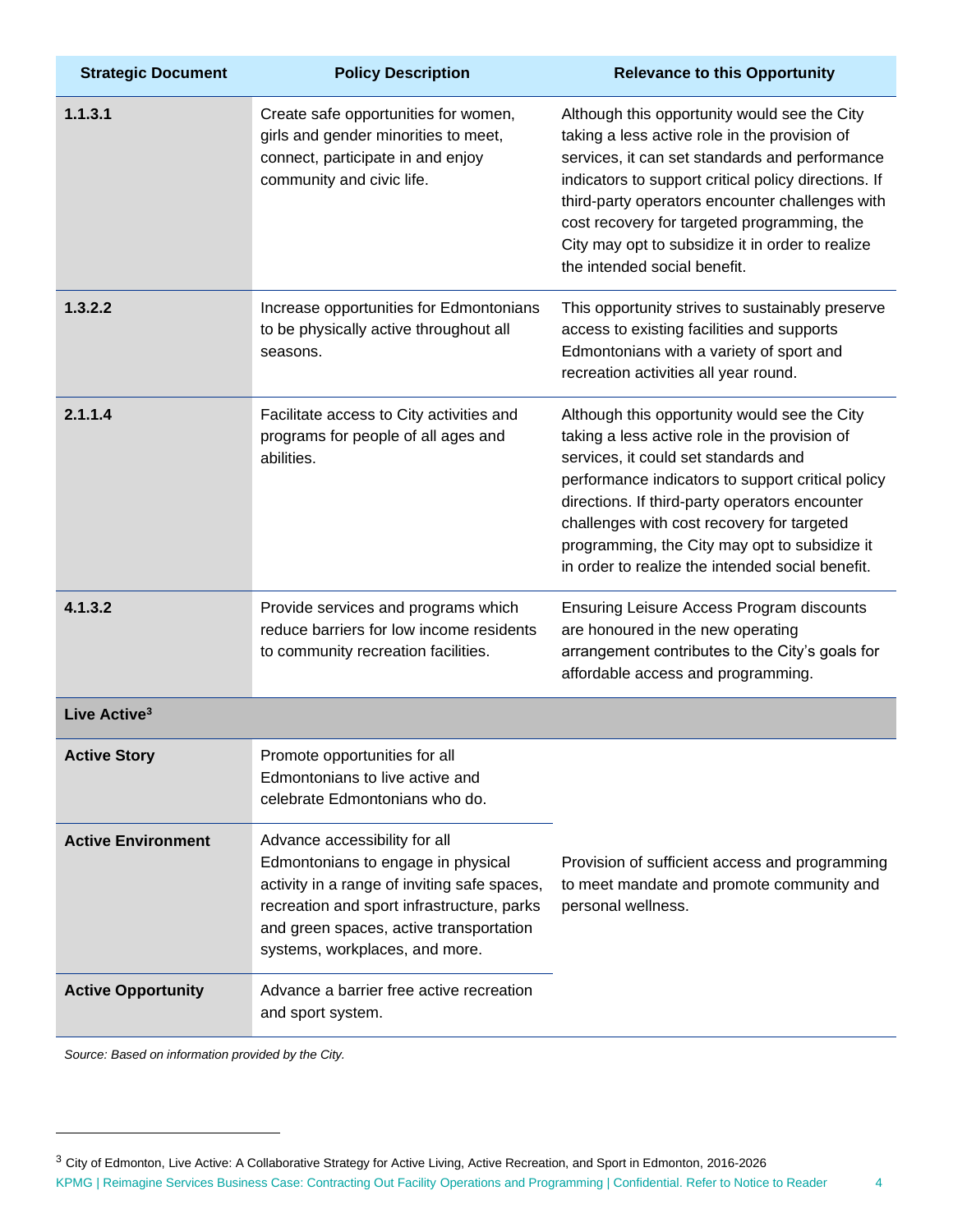# **LEADING AND COMPARATIVE PRACTICES**

As the City considers potential outsourcing partnerships, it is important to learn from the approaches taken by comparator jurisdictions, such as Calgary and Lethbridge. Broadly speaking, there are two categories of third-party arrangements employed by these cities: Calgary uses partnerships with aligned objectives and shared results, and Lethbridge has implemented direct fee-for-service contractual relationships as well as partnerships, based on facility type.

In contrast to Edmonton's history as the primary operator and service provider, Calgary has a longer track record of working with partners and currently manages over 500 partnerships that stretch beyond recreation services. Calgary's robust Investing in Partnerships Policy guides the development of new or renewed arrangements, defines the parameters for a variety of partnership categories, lists sectors eligible for partnership and outlines expectations for accountability and reporting.<sup>4</sup>

# **CASE EXAMPLES FOR MULTI-PURPOSE FACILITIES**

Three of Calgary's most recent partnerships for large-scale recreation facilities are with the YMCA. Calgary provided the newly built facilities at Quarry Park, Rocky Ridge and Seton at a minimal lease rate of \$10 per year, and the YMCA was fully responsible for all operating and capital maintenance costs, as well as programming and reporting. The YMCA is responsible for all management decisions, such as staffing, prices, program offerings and facility maintenance. In the case of major capital investments, Calgary may receive a request to support their costs. Overall, Calgary incurs the initial construction costs and maintains human resources required to manage these partnerships but receives the benefit of having partners who shoulder the risk and responsibilities related to operating, lifecycle and programming.

Calgary's Administration works closely with the partner, such as the YMCA, to appropriately maintained their asset and evaluate the results of regular reporting against a set of key performance indicators (KPIs). The intended role for Calgary is not to dictate operations but to work collaboratively towards meeting their strategic goals around access, inclusion, affordability, and environmental sustainability. For example, if a facility operates in a neighbourhood with 7% of the population being seniors, Calgary would expect to see a similar representation in the membership or participant demographics. If not achieved, the partner may need to provide a clear demonstration of the actions it has taken to increase the proportion of senior users. In the limited cases where Calgary stipulates the provision of less profitable programs or targeted discounts, the affected partner receives a corresponding level of funding to offset those requirements.

Lethbridge has a 40-year arrangement with its YMCA to operate ATB Centre, including all programming from aquatics and fitness to fieldhouses and childminding. The YMCA is responsible for all minor and major maintenance, programming, promotions and advertising. As part of the agreement, Lethbridge committed to providing an operating grant up to a maximum of approximately \$2.5 million paid over the first four years of operation. If the YMCA earns a net profit in any of those years, it is required to reimburse Lethbridge in an amount equal to the net profits, up to the funding support received in that year. In 2019, its first year of operation, the YMCA reimbursed Lethbridge approximately 38% of the value of that year's operating grant.<sup>5</sup> It is notable that both cases include municipally-owned facilities that bear the name of the thirdparty operators and the name of a sponsoring business or major donor.

# **CASE EXAMPLES FOR SINGLE-PURPOSE FACILITIES**

For Lethbridge, relationships with third parties in recreation and culture are often based on fee-for-service contracts. These outsourcing arrangements outline the specific needs for facility operations and program delivery and are awarded to a contractor through a public procurement process. The goal is to provide services in a more effective or cost-efficient manner than Lethbridge could directly deliver. Interviewees from Lethbridge reported benefits from working with passionate, knowledgeable contractors that bring a high level of expertise in program delivery.

KPMG | Reimagine Services Business Case: Contracting Out Facility Operations and Programming | Confidential. Refer to Notice to Reader 5

<sup>4</sup> City of Calgary. Council Policy: Investing in Partnerships Policy (2017). Accessed April 2021 at

https://www.calgary.ca/content/dam/www/csps/cns/documents/investing-in-partnerships-policy.pdf

<sup>5</sup> The Lethbridge YMCA 2019 Financial Statements. Accessed April 2021 at https://s3-ca-central-1.amazonaws.com/reclique-core-lethbridge/wpcontent/uploads/2020/05/29120759/YMCA-2019-financials-signed.pdf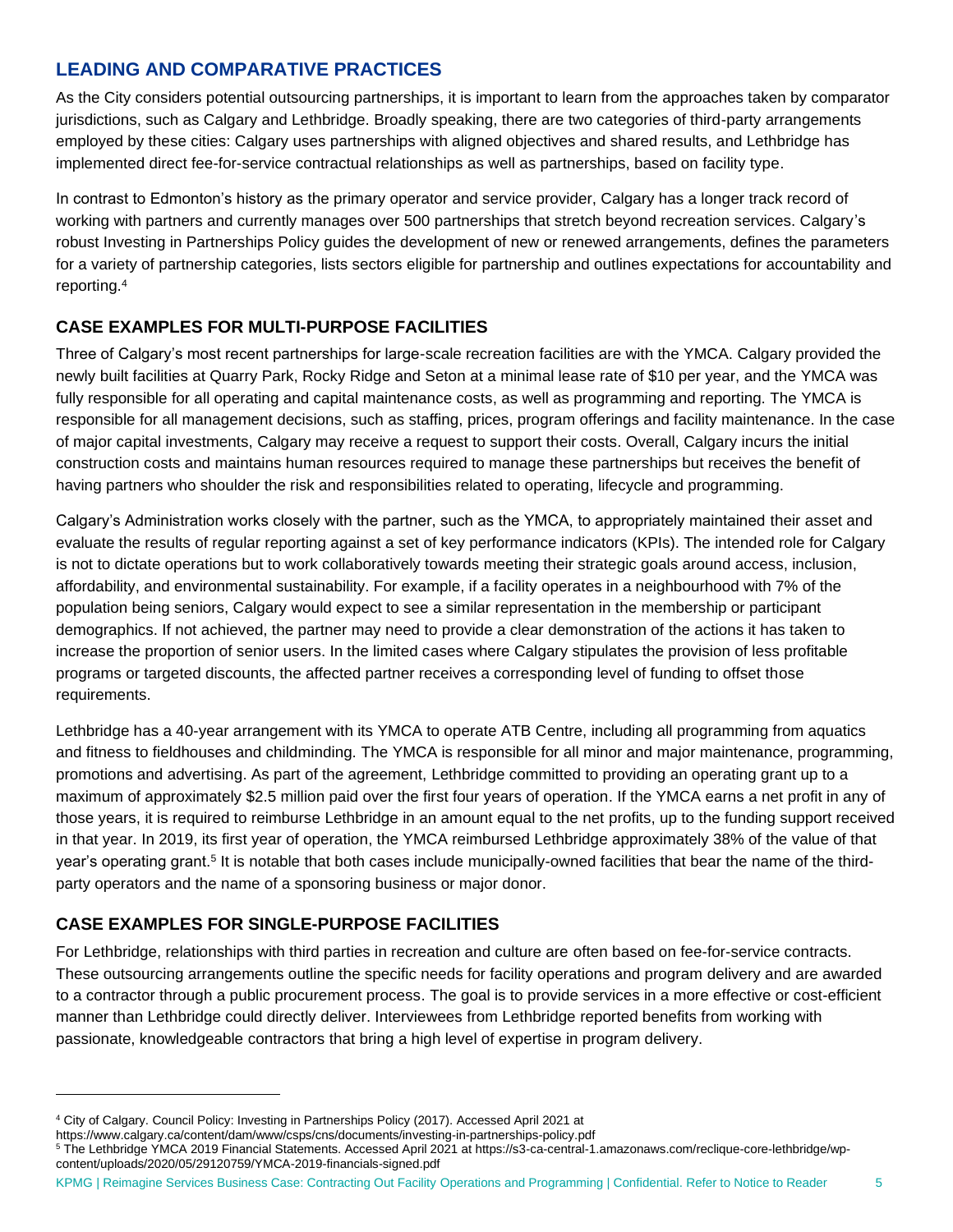Like Calgary, each agreement that Lethbridge uses specifies the level of required reporting, KPIs and mechanisms for demonstrating alignment with its desired outcomes. As part of the relationship management process, contractors are required to share financial and program information, with a recent emphasis on demonstrating efforts for greater inclusivity and accessibility (meaning both physical and financial barriers are considered). Lethbridge's approach purposefully avoids their involvement in day-to-day operations but does review proposed fee changes in advance, not for approval but to provide any advice or helpful benchmarking considerations. Program registrations and facility bookings are handled directly by each third-party contractor as well as any promotions or marketing.

Responsibilities for facility maintenance vary slightly between agreements, but generally Lethbridge retains all structural and lifecycle planning and maintenance, as well as major systems upkeep to minimize the impact to the value and operability of these municipally owned assets. Most contractors are tasked with custodial and minor maintenance. Lethbridge's municipal resources are also required to manage contractor relationships and provide oversight. In recent years, Lethbridge has received requests from contractors to increase the operating subsidies to ensure staff retention, as wages in the sector continue to increase along with demand for their skills. Lethbridge evaluates requests for additional operating funds against the estimated cost of delivering the services itself in order to ensure the fee-for-service model still generates an acceptable level of cost savings for the municipality.

Key lessons drawn from Lethbridge's experiences, both in fee-for-service and partnership models, include the importance of detailing reporting requirements that are clearly understood, robust, and that align with its strategic goals and outcomes. Also, it was acknowledged that Lethbridge's current agreements and policies do not stipulate any clear consequences for non-compliance with the terms of their agreement. The goal is always to work with contractors or partners to improve performance and achieve the desired benefits for both sides; jumping straight to contract termination is not ideal, especially if the municipality is not prepared to take back the operating and programming responsibilities on short notice. It was suggested by Lethbridge that its future agreements may include penalty or delayed payment clauses to motivate contractors and partners to demonstrate compliance.

Calgary also utilizes partnership for operation of single-purpose facilities and service delivery for all related programming. Many of these arrangements involve bringing in third parties to operate existing facilities and require some level of subsidy to offset higher operating costs. While Calgary recently reviewed their approach to low-performing pools, options included either closing these facilities or engaging third parties to deliver. It was noted that its preference was to engage partners with new builds over existing single-purpose facilities that entail challenges around level of interest among potential partners, implications of successor rights on labour costs and lifecycle impacts of older infrastructure.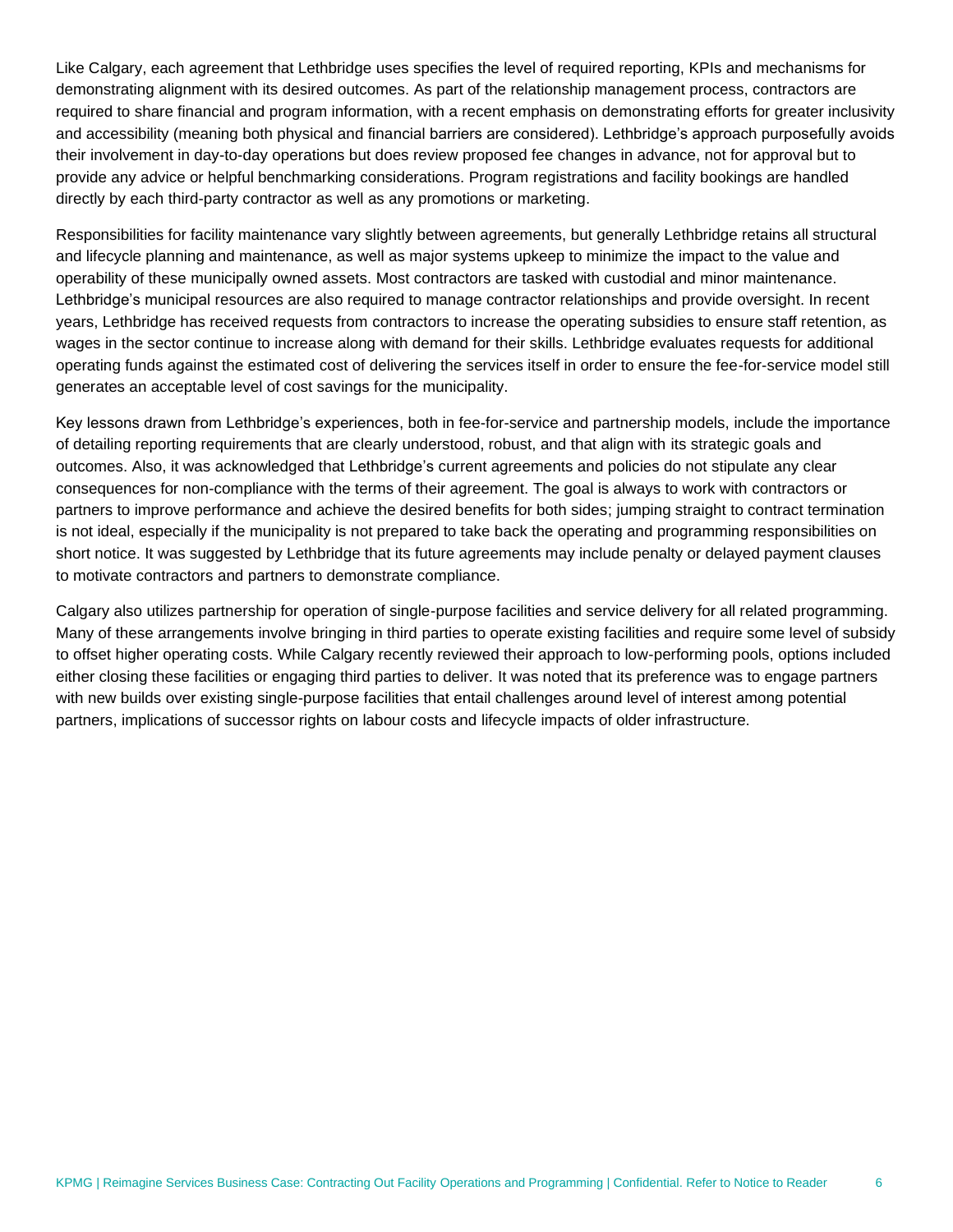# **ENVIRONMENTAL CONSIDERATIONS**

Notable environmental considerations related to this opportunity are described below in [Table 2.](#page-9-0)

#### <span id="page-9-0"></span>**Table 2: Environmental Considerations**

| <b>Factor</b>                          | <b>Descriptions</b>                                                                                                                                                                                                                                                                                                                                                                                                                                                                                                                                                                                                                                                                                                                                                                                                                                                                                                                                                        |
|----------------------------------------|----------------------------------------------------------------------------------------------------------------------------------------------------------------------------------------------------------------------------------------------------------------------------------------------------------------------------------------------------------------------------------------------------------------------------------------------------------------------------------------------------------------------------------------------------------------------------------------------------------------------------------------------------------------------------------------------------------------------------------------------------------------------------------------------------------------------------------------------------------------------------------------------------------------------------------------------------------------------------|
| <b>Political</b><br><b>Context</b>     | There are reductions in provincial funding, as the Government of Alberta has made changes to<br>municipal grants. These recent and potential future changes, such as recent reductions the<br>Municipal Sustainability Initiative, impact the potential funding available to municipalities,<br>particularly regarding capital. For recreation and culture services, this may mean that municipalities<br>will need to consider how to meet growing demand while facing constrained funds.                                                                                                                                                                                                                                                                                                                                                                                                                                                                                 |
| <b>Economic</b><br><b>Context</b>      | City stakeholders, and some representatives from the market sounding exercise completed through<br>this business case, indicated that it appears community organizations or recreation and sport<br>groups are facing increasing financial constraints amidst the pandemic and declining revenues<br>from limited usage. It may be challenging for third-party operators to entertain new agreements for<br>facility operations and programming at this time.                                                                                                                                                                                                                                                                                                                                                                                                                                                                                                              |
| <b>Social</b><br><b>Context</b>        | COVID-19 has altered how people are using municipal facilities and services. Restrictions<br>have closed access to many facilities, with many people choosing not to use them, even if they are<br>allowed, due to fears of the virus. The worsened economic situation is also increasing demand for<br>activities that are free or low cost, as well as changing patterns of use such as timing (weekends<br>and evenings vs. weekdays). Multiple studies show a global trend away from participation in<br>organized activities (such as football or baseball leagues), in favor of informal or ad hoc activities. In<br>Canada, participation in organized sport dropped from 45% to 28% of all adults, while similar<br>proportions reported increasing involvement in informal activities such as walking, yoga and<br>swimming. <sup>6</sup> This may create challenges and wariness of partners to enter into agreements when<br>future usage patterns are unclear. |
| Legislative<br><b>Context</b>          | There are constantly evolving COVID-19 restrictions and regulations that municipalities<br>must adapt. These may not only impact whether services can be offered (e.g., whether recreation<br>facilities are open) but also, must consider how services are delivered. Municipalities must also<br>consider how changes to legislation and restrictions will be enforced, to ensure the safety of users<br>within Edmonton.                                                                                                                                                                                                                                                                                                                                                                                                                                                                                                                                                |
| <b>Environmental</b><br><b>Context</b> | Focus on sustainability: The City would need to work with any third party to ensure compliance<br>with several important policies such as Climate Resilient Edmonton, the living wage policy and the<br>integrated pest management policy.                                                                                                                                                                                                                                                                                                                                                                                                                                                                                                                                                                                                                                                                                                                                 |

*Source: Based on information provided by the City.*

KPMG | Reimagine Services Business Case: Contracting Out Facility Operations and Programming | Confidential. Refer to Notice to Reader 7

<sup>&</sup>lt;sup>6</sup> Statistics Canada, 'Who participates in active leisure?' 2009. Accessed April 2021 at [https://www150.statcan.gc.ca/n1/pub/11-008](https://www150.statcan.gc.ca/n1/pub/11-008-x/2009001/article/10690-eng.htm#a17) [x/2009001/article/10690-eng.htm#a17](https://www150.statcan.gc.ca/n1/pub/11-008-x/2009001/article/10690-eng.htm#a17)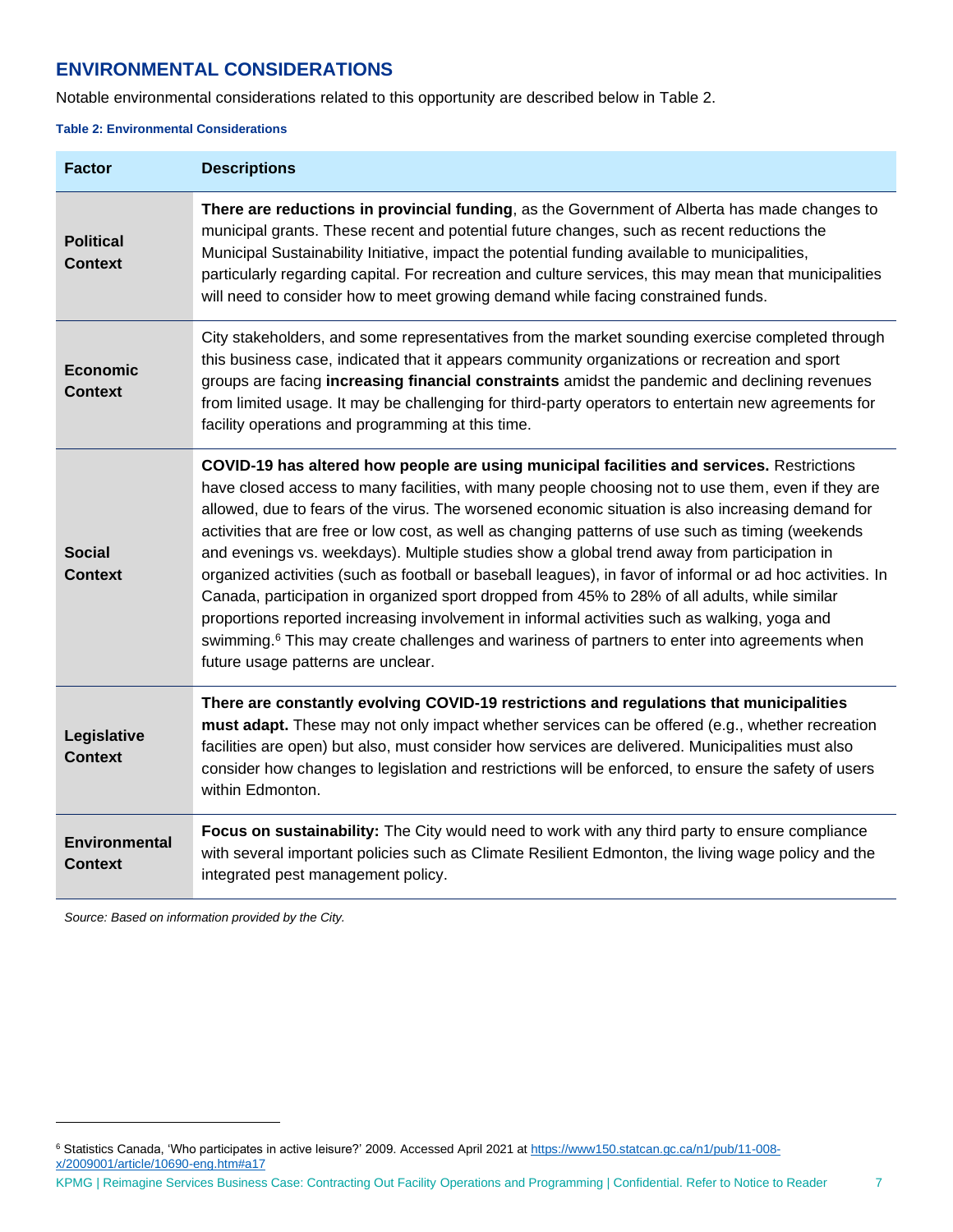# <span id="page-10-0"></span>**Options**

This business case focuses on three options to contract out operations and program delivery at some of the City's recreation facilities. The first option considers a partnership model for the Lewis Farms Community Recreation Centre, the second contemplates a fee-for-service model for eight single-purpose facilities and the third option entails pursuit of both Options 1 and 2.

### **OPTION 1: LEWIS FARMS PILOT**

This option envisions contracting out operations and program delivery at the Lewis Farms Community Recreation Centre as a pilot, to determine feasibility for future multi-plex facilities. Components of the proposed partnership model and the delineation of City and third-party operator roles are summarized below in.

#### <span id="page-10-1"></span>**Table 3: Option 1 – Proposed Partnership Model Components**

| <b>Components</b><br>of Option 1          | <b>City Responsibilities</b><br>(Lewis Farms Pilot)                                                                                                                            | <b>Third-party Operator Responsibilities</b><br>(Lewis Farms Pilot)                                                                              |
|-------------------------------------------|--------------------------------------------------------------------------------------------------------------------------------------------------------------------------------|--------------------------------------------------------------------------------------------------------------------------------------------------|
| <b>Partnership</b><br><b>Structure</b>    | Retains ownership of facilities,<br>including lifecycle maintenance<br>responsibilities                                                                                        | Has autonomy to determine programming, fees,<br>allocation (with high-level guidance provided by the<br>City)                                    |
|                                           |                                                                                                                                                                                | Collects all revenues                                                                                                                            |
|                                           | Communicates high-level objectives                                                                                                                                             | Delivers all programming                                                                                                                         |
| for recreation programming<br>Programming |                                                                                                                                                                                | Complies with high-level objectives as determined by<br>the City                                                                                 |
| <b>Access</b>                             | Provides subsidies for Leisure<br>Access Program access where<br>applicable                                                                                                    | N/A                                                                                                                                              |
| <b>Operations</b>                         | N/A                                                                                                                                                                            | Performs day-to-day caretaking, operations (including<br>front desk, lifeguards, etc.) and custodial operations<br>(including minor maintenance) |
| <b>Maintenance</b>                        | Provides all maintenance, including<br>minor maintenance (interior and<br>exterior), as well as major<br>maintenance (e.g., envelope /<br>rehabilitative) and capital upgrades | N/A                                                                                                                                              |
| <b>City</b><br>Oversight<br>and Support   | Provides management and oversight<br>support for third-party operator and<br>contract management                                                                               | Complies with all relevant legal, health and safety,<br>—<br>environmental requirements that the City follows                                    |

*Source: Based on information provided by the City.*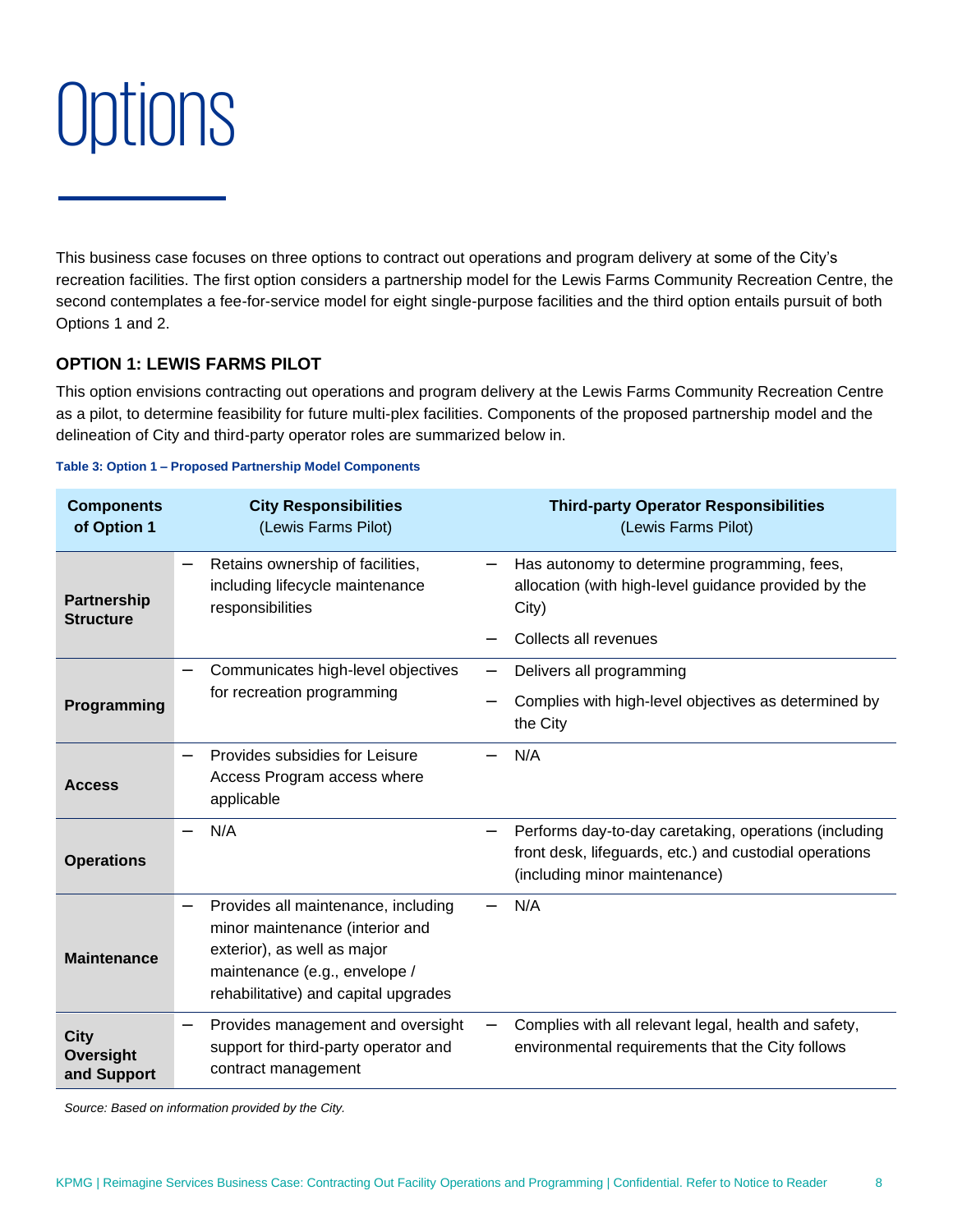# **OPTION 2: SINGLE-PURPOSE FACILITIES**

This option considers contracting out operations and program delivery at single-purpose facilities, suggesting the City select five single arena facilities to pilot. The Eastglen Leisure Centre, the Tipton Arena and the Oliver Arena are also included regardless of scoring against viability criteria, as per the scope of this opportunity and to address Council Motion CS00248.

Components of the proposed fee-for-service model and the delineation of City and third-party operator roles are summarized in [Table 4.](#page-11-0)

| <b>Components</b><br>of Option 1        | <b>City Responsibilities</b><br>(Single-purpose Facilities)                                                                                                                                                | <b>Third-party Operator Responsibilities</b><br>(Single-purpose Facilities)                                                                      |
|-----------------------------------------|------------------------------------------------------------------------------------------------------------------------------------------------------------------------------------------------------------|--------------------------------------------------------------------------------------------------------------------------------------------------|
| Partnership<br><b>Structure</b>         | Retains ownership of facilities,<br>including lifecycle maintenance<br>responsibilities                                                                                                                    | Operates the facility within defined parameters, such<br>as the City's allocation requirements, fee structure,<br>booking system, etc.           |
|                                         | Collects all revenues                                                                                                                                                                                      | Receives a negotiated fee for services rendered on<br>behalf of the City                                                                         |
|                                         | Communicates specific requirements<br>for recreation programming                                                                                                                                           | Delivers all programming<br>Complies with City systems and interfaces to book                                                                    |
| Programming                             | Determines allocation principles,<br>including stipulating JUA<br>requirements                                                                                                                             | programming<br>Third-party operator complies with allocation as<br>determined by the City                                                        |
| <b>Access</b>                           | Continues to provide Leisure Access<br>Program directly to users                                                                                                                                           | N/A                                                                                                                                              |
| <b>Operations</b>                       | N/A                                                                                                                                                                                                        | Performs day-to-day caretaking, operations (including<br>front desk, lifeguards, etc.) and custodial operations<br>(including minor maintenance) |
| <b>Maintenance</b>                      | Provides all maintenance, including<br>$\overline{\phantom{0}}$<br>minor maintenance (interior and<br>exterior), as well as major<br>maintenance (e.g., envelope /<br>rehabilitative) and capital upgrades | N/A                                                                                                                                              |
| <b>City</b><br>Oversight<br>and Support | Provides management and oversight<br>support for third-party operator and<br>contract management                                                                                                           | Complies with all relevant legal, health and safety,<br>environmental requirements that the City follows                                         |

<span id="page-11-0"></span>**Table 4: Option 2 – Proposed Fee-for-Service Model Components**

*Source: Based on information provided by the City.*

### **OPTION 3: BOTH OPTION 1 AND 2**

The third option contemplates pursuit of both Options 1 and 2 and proposes the implementation of arrangements previously described in both [Table 3](#page-10-1) and [Table 4.](#page-11-0)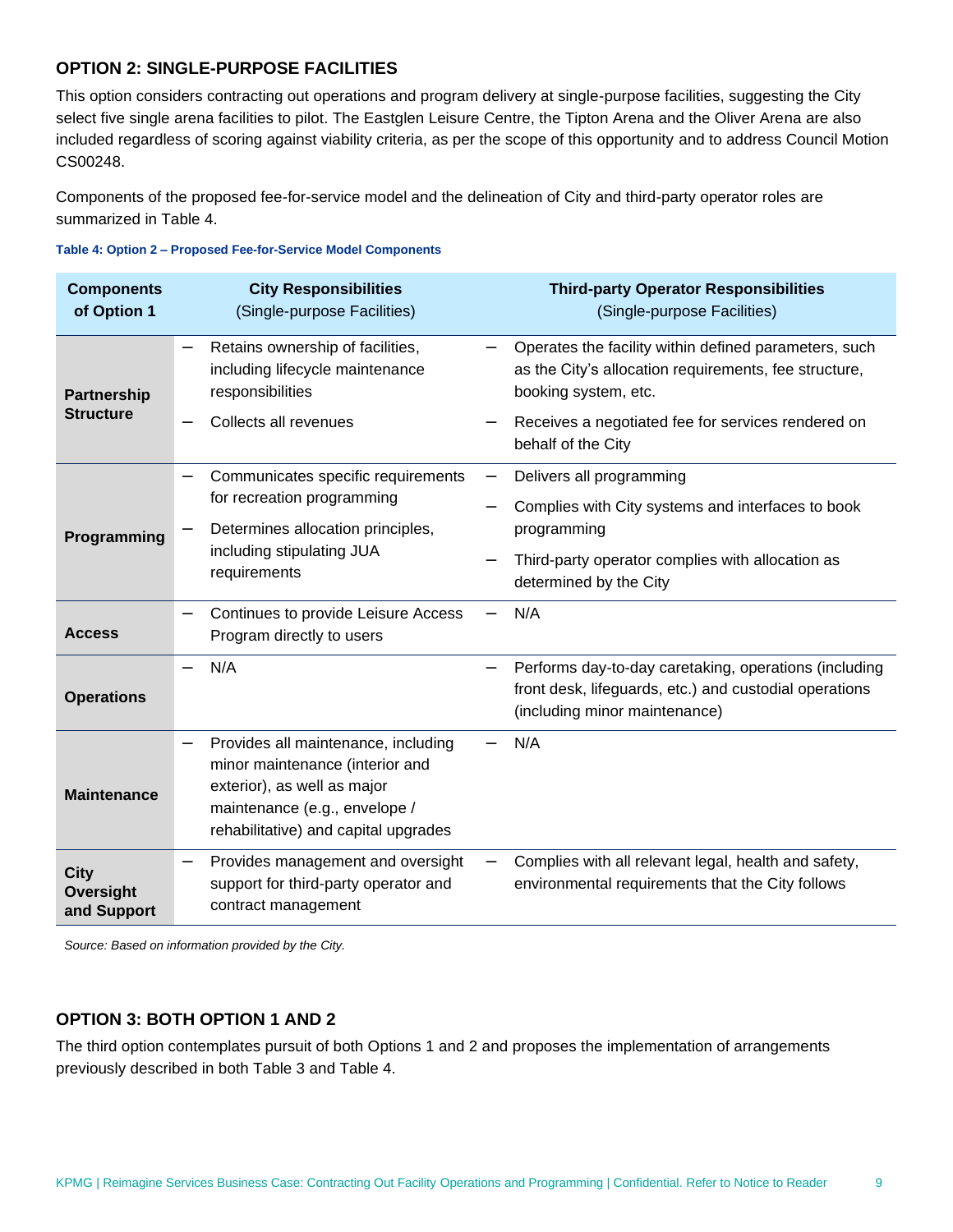# <span id="page-12-0"></span>Impact Assessment

# **SERVICE IMPACT**

#### **This opportunity has the potential to change service levels or access to facilities.**

In the case of the Lewis Farms Community Recreation Centre Pilot, there are no current users or service levels as this is a future opportunity. However, contracting a third party to operate the facility could result in different levels of service and access to facilities for users, as compared to similar multi-purpose facilities operated by the City. Under the proposed operating model, it is expected that third-party operators would be granted flexibility to determine fees and programming offered. However, the City could use processes, similar to Calgary or Lethbridge, in determining guiding principles for community impact.

Under a partnership model, changes in how users access these services may be impacted. For the Lewis Farms Community Recreation Centre, the third-party operator may have their own systems for program registrations, memberships and passes, facility rental bookings, etc. As such, users may be required to adapt to a new interface to access services at third-party operated facilities.

For single-purpose facilities, the service impact should be minimal as the proposed fee-for-service model would continue to comply with the City's fee structure, allocation policies, booking system, etc. Initial market sounding completed for this analysis suggested that third parties would be open to working with the City to define programming or allocation requirements.<sup>7</sup>

# **DELIVERY IMPACT**

#### **This opportunity does not appear to significantly impact the delivery of recreation services.**

Contracting out facility access and programming would mark a significant departure from the City's traditional role as the primary deliverer of recreation services and facility operations. City staff would no longer be providing these services however, dedicated City resources would still be required to ensure accountability through relationship and contract management. The City's expectations and reporting structures around KPIs, risk management and operator capacity monitoring would need to be clearly articulated for both the partnership model at Lewis Farms and the fee-for-service model at single-purpose facilities. This oversight role will be critical towards mitigating risks around the delicate balance between cost recovery and fulfilling the City's goals and aspirations for community development.

While the City may lose some economies of scale, it is anticipated the impact of this would be low given the relatively few facilities included in the options. Potential impacts to delivery on the part of supporting services in the case of the Lewis Farms Community Recreation Centre, such as IT, 311, as well as Communications and Engagement, relate to the reduced burden of supporting facility operations, marketing, etc. Facility Management Services would still be involved with asset management and lifecycle maintenance, as negotiated with a third-party operator.

<sup>7</sup> Market sounding sessions conducted in April 2021 included representation from the following organizations: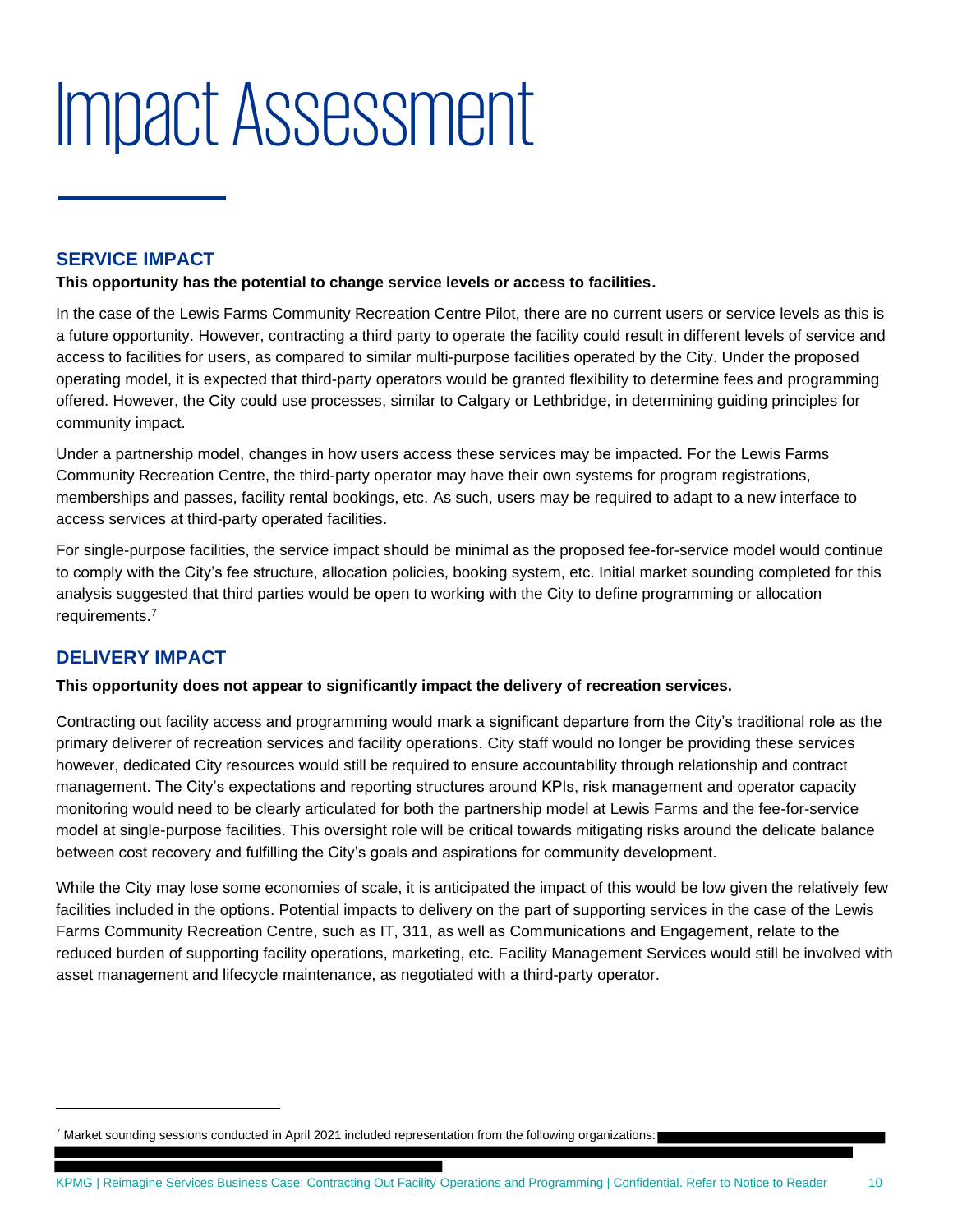# **VIABILITY**

Several considerations may impact the viability of this opportunity, given the high-level analysis of the potential options within this business case. These factors include but may not be limited to public perception of outsourcing, current condition and performance of the proposed facilities, level of autonomy for third-party operators, general market interest, as well as programming and access expectations. Even though there may be challenges from a stakeholder acceptance perspective, if new outsourcing arrangements can sufficiently address the community's needs, the proposed model could be viable. There do not appear to be formal constraints, such as a policy or agreement, that would prevent the implementation of an alternative service delivery model at the City.

In terms of identifying specific single-use facilities as possible candidates for third-party operation, consideration was given to market interest and capacity. Those facility types identified as desirable by third parties were pursued. In some cases, specific insight into why a facility may be desirable even with the current low-cost thresholds was considered.

While not all facility types were represented by potential third-party operators at the market sounding sessions completed as part of this business case, it appeared that the most desirable facilities were arenas, and some discussion around pools. Potential arena third-party operators indicated they would be willing to comply with City allocation processes, but the concept of determining their own allocation and programming was intriguing from a revenue perspective.

This analysis identified that arenas appear to be appropriate candidates to pilot third-party operations of facilities. City stakeholders indicated that setting up new partnerships with third party operators would require considerable effort initially, and partnerships would require ongoing management. There are also risks associated with involving third parties in the delivery of City programs. Therefore, it would seem prudent that the City start with a small number of facilities to confirm market interest and financial viability and manage the City's internal effort.

It is suggested the City start with piloting similar facility types, to reduce complexity and for the potential to bundle contracts for an operator. For this reason, the City may wish to consider single arenas. It is proposed that the City select five single arena facilities to pilot, in addition to the Eastglen Leisure Centre, the Tipton Arena and the Oliver Arena. The City may also consider geographic location, facility age and condition, or interest among potential third-party operators when making its selection.

### **MARKET SOUNDING**

The perspectives of various organizations as representative voices for the broad range of potential third-party operators were engaged through a series of market sounding sessions for this business case.

On the topic of single-purpose facilities, participating organizations included

. These potential partners expressed an interest in learning more about opportunities to partner with the City but were wary of taking on ageing or lower performing facilities.

and

Organizations generally reported a willingness to increase their current level of collaboration with the City or embark on new partnerships. Partnering in an outsourced model was seen to have potential in maximizing facility utilization and fulfilling their respective missions to deliver quality recreation services. Many shared that third parties were better positioned to recover costs through industry expertise, non-unionized staffing models and the availability of donations and / or volunteers to supplement their operations. The facilities that appeared to foster the most interest from participants were arenas and pools. It is noted that while volunteers may result in some cost efficiencies, there are limitations to this model in terms of ability to scale to operations, in terms of specific roles (e.g., lifeguards), as well as turnover and sustainability of operations. It is also noted that operator wages would still need to comply with the City's Living Wage policy, applicable to City employees and employees of contracted services. 8

KPMG | Reimagine Services Business Case: Contracting Out Facility Operations and Programming | Confidential. Refer to Notice to Reader 11 <sup>8</sup> Living Wage for City of Edmonton Employees and Employees of Contracted Services (Policy C612A, adopted November 2019)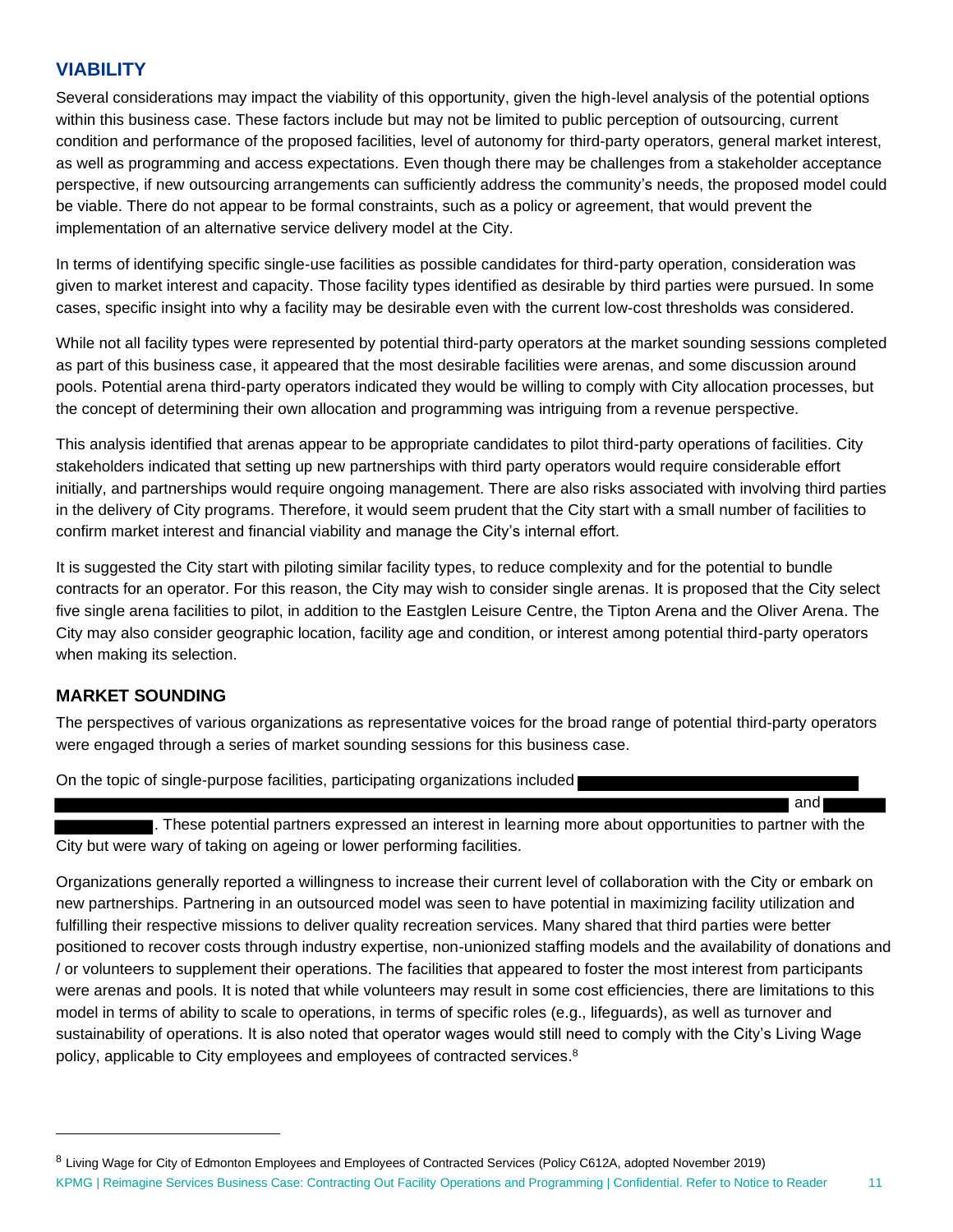Several organizations mentioned that third-party autonomy would be attractive in terms of pricing, program allocations and day-to-day maintenance, with the City retaining all major maintenance and lifecycle responsibilities. Participants expressed flexibility in working within City standards and performance expectations if they were clearly understood from the outset. Opportunities for collaborative arrangements among multiple partners were suggested in recognition that not all participants may be able to deliver all aspects of programming in addition to facility management for single-purpose sites. It is notable that although several arts, culture, educational and seniors service providers were contacted, the engagement sessions primarily attracted third-party operators from the sport and recreation sector. As such, the level of interest outside of this sector is unknown.

In order to explore the Lewis Farms Pilot (framed as a multi-purpose opportunity), representatives from

and a market were engaged through a market sounding conversation. Each demonstrated interest in learning more details around the financial arrangement and division of responsibilities before committing to partner with the City on a project, using the upcoming Lewis Farms Community Recreation Centre as a point of reference on scale.

Participants communicated willingness to work with the City to meet the goals of accessibility, quality and responsiveness and the needs of residents. Overall, the potential partners suggested they would like to support the City but suggested that large-scale recreation facilities (especially aquatics) can also encounter challenges with cost recovery and may require some level of operating support. Other than the financial relationship, understanding the level of autonomy in decision making was the second most important consideration related by the participants. The general sentiment was that the governance structure must be clear and consistent; the City could provide parameters but must allow third-party operators to run the facility to the best of their ability or compensate them for specific requirements that impair profitability. Some of these participants expressed more interest in undertaking single purpose facilities (such as arenas, sports fields or courts, etc.) than undertaking a larger multi-purpose facility such as Lewis Farms.

# **GBA+ IMPACTS AND MITIGATIONS**

This opportunity could impact access for users depending on the agreed provisions for subsidized access and programming targeting demographic groups. This risk could be mitigated by defining clear requirements and reporting related to access. In addition, the City could fund partners to provide subsidized access for users.

Most single-purpose facilities deemed viable under this opportunity are arenas, which would have a lower impact on Leisure Access Program usage as arenas are mainly bookings, which are not impacted by Leisure Access Program discounts. It is expected that the City's allocation process would apply (during high usage periods at a minimum), which sets a framework for access. In addition, current programming at arenas is limited, meaning the number of programs that may be impacted could likely be accommodated at other City facilities.

Currently, the Eastglen facility provides program and space for several programs that may have a GBA+ impact. For example, there are "women only" swim times offered, youth programming, and seniors programming. Under the proposed operating model, third parties would comply with City allocation and programming requirements. It is unlikely that these users would be impacted by a transition to a third-party operator. Additional information and scoring of GBA+ impacts and mitigation are included in **[Appendix A: GBA+ Assessment](#page-20-0)**.

Information on the estimated impact to FTEs is included on page [26.](#page-28-0) These impacts include an assessment of both the Eastglen Leisure Centre, as well as the proposed arenas. As Arenas are a pooled operating model, a proportion of the total FTE data was extrapolated to estimate impact. Detailed analysis based on specific facilities will need to be undertaken by the City to validate the specific FTE impact.

Based on analysis completed, males make up the majority of the anticipated FTE reductions, as well as individuals in the age brackets of 20-40. All impacted employees are unionized positions. FTEs for reductions under arenas were based on tenure (lowest tenure) and designation as provisional staff. All operating staff at Eastglen Leisure Centre were assumed to be impacted.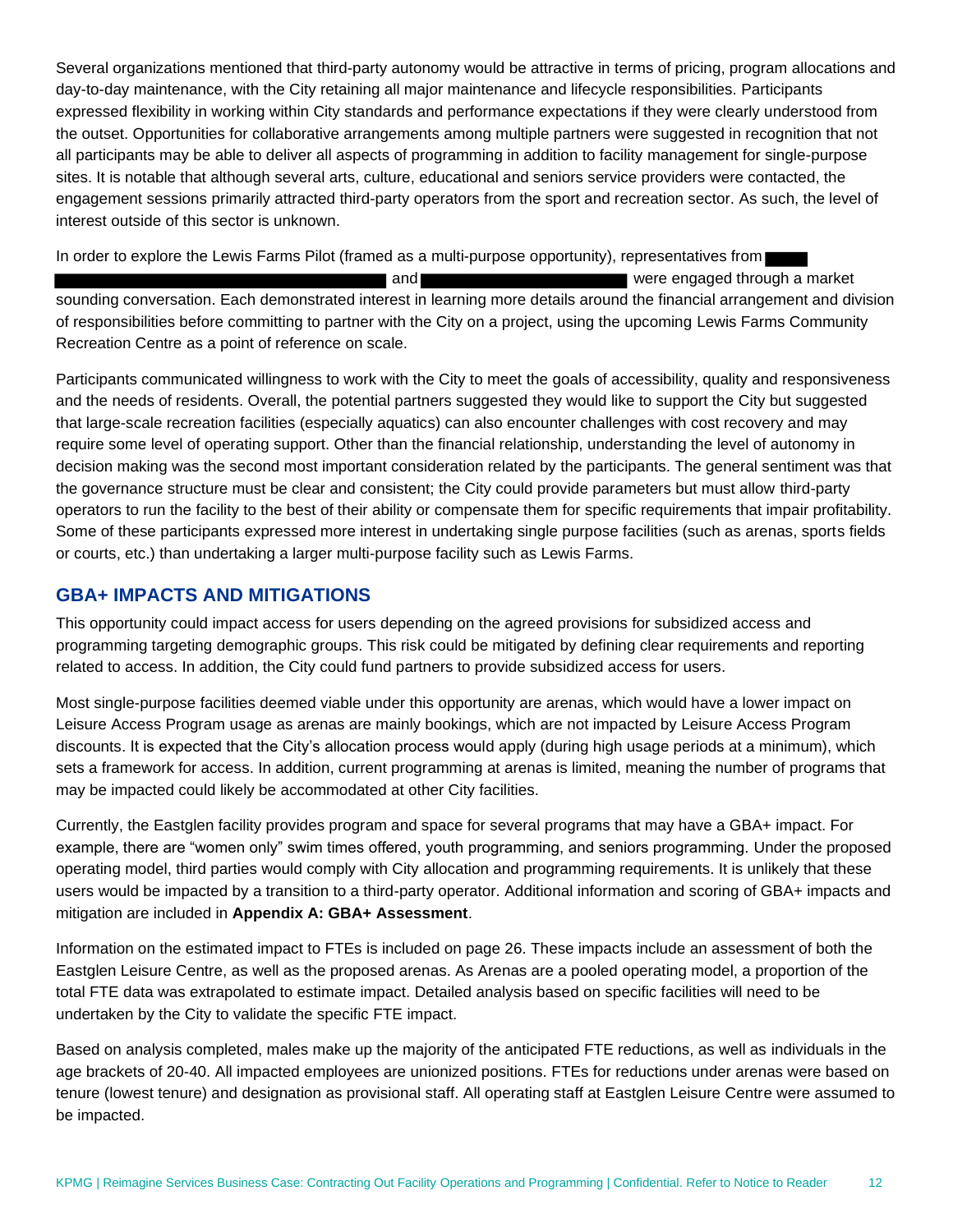# **FINANCIAL IMPACTS**

Financial impact estimates can be found in **[Appendix B: Financial Projections,](#page-23-0)** which also includes a notice to reader and significant assumptions made. High and low scenarios are presented which differ based on the expected differences in a third party's operating cost.

### **SINGLE PURPOSE FACILITIES**

Based on the financial analysis, it is anticipated that the City may be able to achieve financial benefits of approximately \$351,000 to \$2,276,000 over a five-year period.

**Single-purpose facilities** were assessed for their financially viability based on their potential operating cost structure under a third-party operator model. Assumptions suggest that the greatest cost savings from a third-party operator model are in personnel costs, due to lower wages from a non-unionized workforce, lower overhead costs, and the use of volunteer staff.

The third-party operator cost structure was estimated using examples of partner-operated facilities' financial statements and identifying the difference in the ratio of their salaries to overall revenues. This ratio was compared to the ratio at City facilities. An estimate was created based on the facility type and overall proportion of salaries to revenues, and applied to each single-purpose facility in the analysis. A comparison against current City operating revenues and expenditures (2019 data) is described in Table 5. This comparison assumes that all other revenues and other costs (utilities or other) would remain the same. In other words, the third party would abide by the City's allocation structure, which would result in consistent revenues obtained.

The net savings illustrated from third-party operations are anticipated to be realized from lower personnel costs. This calculation included a 5% premium paid to partners to operate the facility (5% was calculated as a figure that could be paid while still achieving net cost savings). Higher premiums (e.g., 10%) would be expected to result in no material cost savings through a third-party entity.

|                                              | <b>City Operating Financials</b> | <b>Potential Third Party Pro</b><br><b>Forma Financials (High)</b> | <b>Potential Third Party Pro</b><br><b>Forma Financials (Low)</b> |
|----------------------------------------------|----------------------------------|--------------------------------------------------------------------|-------------------------------------------------------------------|
|                                              | Based on 2019 data               | Based on 2019 data                                                 | Based on 2019 data                                                |
| <b>Revenues</b>                              | \$2,267,000                      | \$2,267,000                                                        | \$2,267,000                                                       |
| <b>Expenditures</b>                          | \$4,620,000                      | \$4,067,000                                                        | \$4,435,000                                                       |
| Personnel                                    | \$2,824,000                      | \$2,271,000                                                        | \$2,640,000                                                       |
| <b>Utilities</b>                             | \$992,000                        | \$992,000                                                          | \$992,000                                                         |
| Other                                        | \$804,000                        | \$804,000                                                          | \$804,000                                                         |
| <b>Net</b>                                   | \$(2,353,000)                    | \$(1,800,000)                                                      | \$(2,168,000)                                                     |
| <b>Estimated Potential</b><br><b>Savings</b> |                                  | \$553,000                                                          | \$184,000                                                         |

#### **Table 5: City vs. Third Party Operational Costs**

*Source: Based on data provided by the City and assumptions outlined in Appendix B.*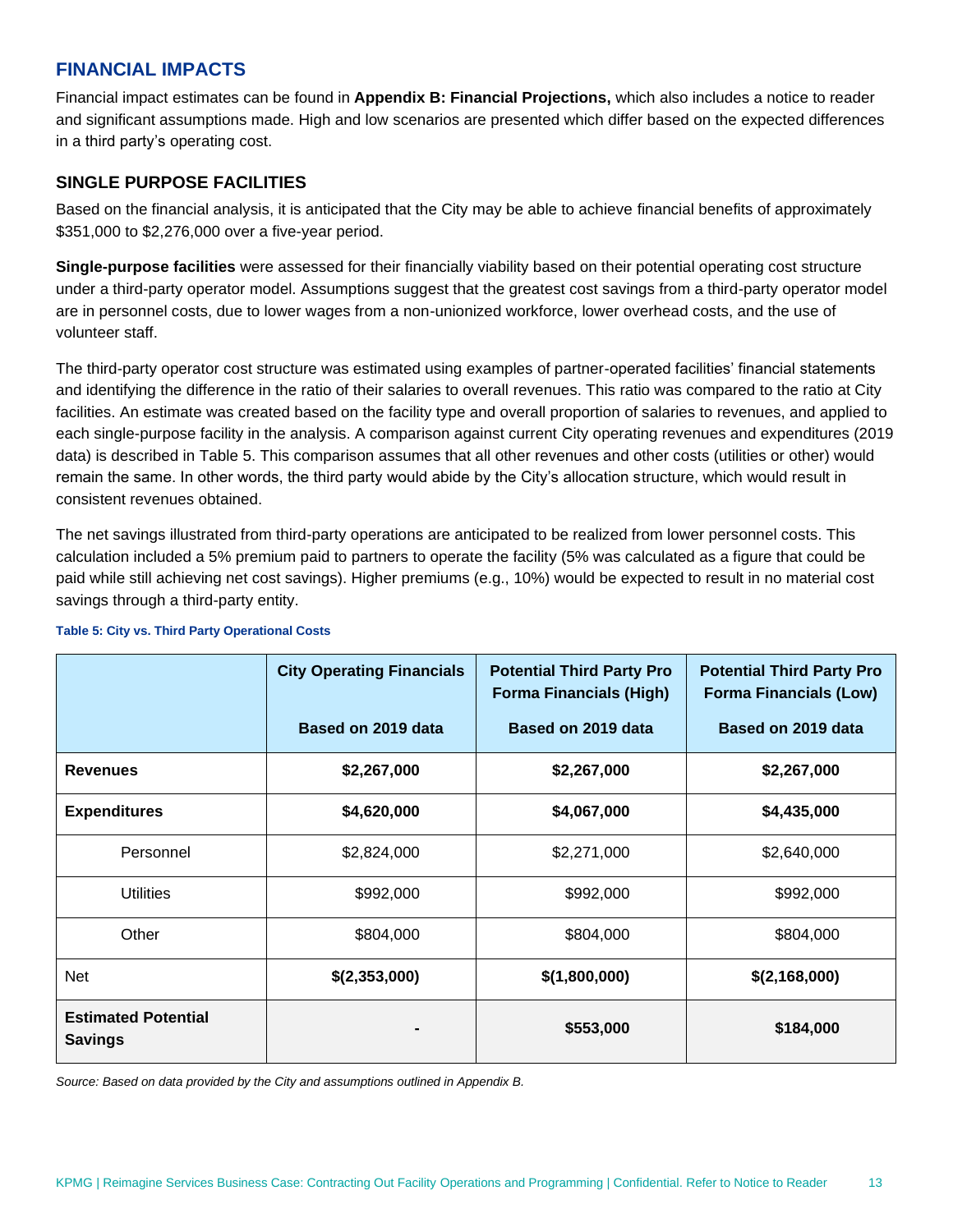# **LEWIS FARMS COMMUNITY RECREATION CENTRE**

The Lewis Farms Community Recreation Centre is not an existing facility and does not accrue any revenues or costs at the time of this analysis. Therefore, financial calculations estimated the potential cost of a third-party operator may be lower than the City's anticipated cost to operate it directly. This analysis included consideration of the cost structure of an example third-party operator, such as . The City provided financials for **Facilities in the City, as well as** models from Calgary were included. It was found salaries relative to revenues were 2/3 of the City's projections for the Lewis Farms Community Recreation Centre.

This analysis indicated a potential upper bound for anticipating reduced operating costs at the Lewis Farms Community Recreation Centre. However, savings for this analysis were assumed to be more conservative, within these upper bounds. It was assumed that the third-party operator may obtain a 10-15% savings in personnel and goods and services. Based on these assumptions, analysis indicates that the City may be able to reduce its projected operating costs by approximately \$3.8 – \$5.3 million over a five-year period (from the time this option is initiated).

The projected benefits, for all three options explored, are summarized according to "high" (personnel and goods savings of 15%) and "low" (personnel and goods savings of 10%) in **[Table](#page-16-0)** *6*.

<span id="page-16-0"></span>**Table 6: Pro Forma Financials City vs. Third Party Entity**

|                                              | <b>City Operating Pro Forma</b><br>(based on current multi-<br>purpose facility<br>financials)<br>Based on 2019 data | <b>Potential Third Party Pro</b><br><b>Forma Financials (High)</b><br>Based on 2019 data | <b>Potential Third Party Pro</b><br><b>Forma Financials (Low)</b><br>Based on 2019 data |
|----------------------------------------------|----------------------------------------------------------------------------------------------------------------------|------------------------------------------------------------------------------------------|-----------------------------------------------------------------------------------------|
| <b>Revenues</b>                              | \$7,100,000                                                                                                          | \$7,100,000                                                                              | \$7,100,000                                                                             |
| <b>Expenditures</b>                          | \$9,415,000                                                                                                          | \$8,225,000                                                                              | \$8,671,000                                                                             |
| Personnel*                                   | \$6,891,000                                                                                                          | \$5,884,000                                                                              | \$6,262,000                                                                             |
| Goods & Services                             | \$1,150,000                                                                                                          | \$966,000                                                                                | \$1,035,000                                                                             |
| <b>Utilities</b>                             | \$1,325,000                                                                                                          | \$1,325,000                                                                              | \$1,325,000                                                                             |
| Other                                        | \$49,000                                                                                                             | \$49,000                                                                                 | \$49,000                                                                                |
| <b>Net</b>                                   | \$(2,315,000)                                                                                                        | \$(1,124,000)                                                                            | \$(1,571,000)                                                                           |
| <b>Estimated Potential</b><br><b>Savings</b> |                                                                                                                      | \$1,191,000                                                                              | \$744,000                                                                               |

*Note: Figures rounded to the nearest thousand.* 

*Source: Based on data provided by the City and assumptions outlined in Appendix B.*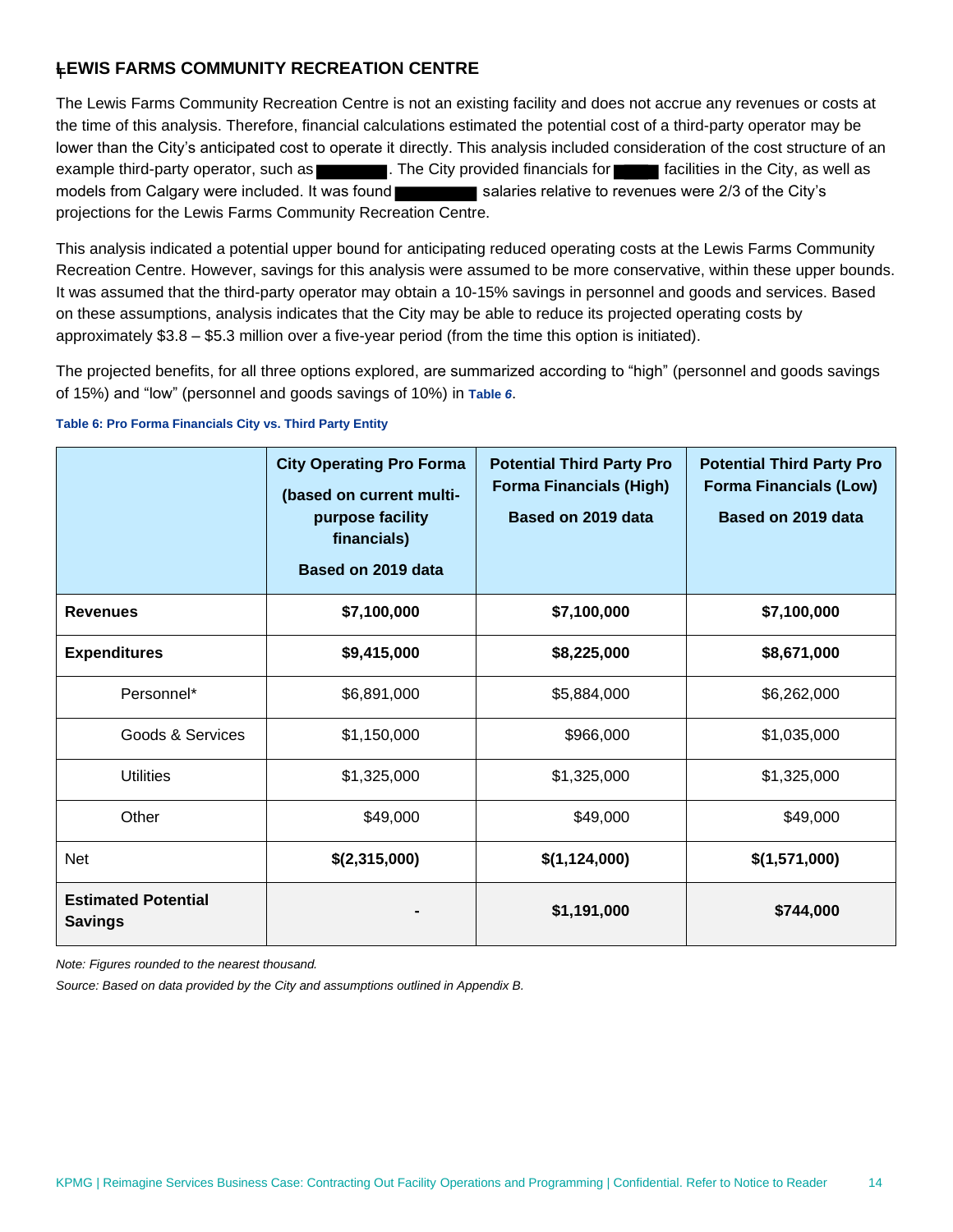# **RISKS**

There are several potential risks that may impact the feasibility of this opportunity. Key risks are summarized in [Table 7.](#page-17-0) Further information on the identified risks is presented in **[Appendix C: Risk Analysis](#page-30-0)**.

#### <span id="page-17-0"></span>**Table 7: Key Risks and Mitigations**

| <b>Potential Risk</b>                                                                                                                                                                                             | <b>Potential Mitigation</b>                                                                                                                                                                                                                                                                                       |  |  |  |  |
|-------------------------------------------------------------------------------------------------------------------------------------------------------------------------------------------------------------------|-------------------------------------------------------------------------------------------------------------------------------------------------------------------------------------------------------------------------------------------------------------------------------------------------------------------|--|--|--|--|
| <b>Financial Benefits</b><br>There is a risk that the financial benefits                                                                                                                                          | This risk may be mitigated through formal expression of request process,<br>where potential third parties are given financial and operating information.                                                                                                                                                          |  |  |  |  |
| may not be realized if third parties are<br>unable to deliver services more efficiently<br>than projected.                                                                                                        | If this occurs when the third-party operator is already in place, the City<br>may need to work with the third party to negotiate the amount of operating<br>subsidy required. This will still result in net savings if the operating subsidy<br>required is less than the cost of the City operating it directly. |  |  |  |  |
| <b>Asset Maintenance</b>                                                                                                                                                                                          | This risk may be managed with a clear delineation of maintenance<br>responsibilities and expectations, coupled with regular asset management                                                                                                                                                                      |  |  |  |  |
| There is a risk that overall value of the<br>asset is diminished if not properly<br>maintained by the third party.                                                                                                | evaluations to detect early signs of non-compliance.                                                                                                                                                                                                                                                              |  |  |  |  |
| Labour                                                                                                                                                                                                            | This risk may be mitigated through engagement and proactive<br>communication with labour relations groups. Mitigation could also be                                                                                                                                                                               |  |  |  |  |
| There is a risk that the City's reputation<br>negatively impacted by the shift to non-<br>unionized positions as part of outsourcing<br>programming and facility operations.                                      | supported through strategies to demonstrate the City's efforts to redeploy<br>impacted human resources to other roles.                                                                                                                                                                                            |  |  |  |  |
| <b>Service Levels</b>                                                                                                                                                                                             | This risk may be mitigated through initial selection of third parties that align                                                                                                                                                                                                                                  |  |  |  |  |
| There is a risk that third parties may<br>deliver lower levels of service or reduced<br>access and impact the City's reputation,<br>and its ability to achieve its desired<br>outcomes for recreation and culture | with the City's public service orientation, as well as rigorous performance<br>management processes and close oversight by City Administration to<br>anticipate and coach partners through potential issues.                                                                                                      |  |  |  |  |

*Source: Prepared by KPMG.*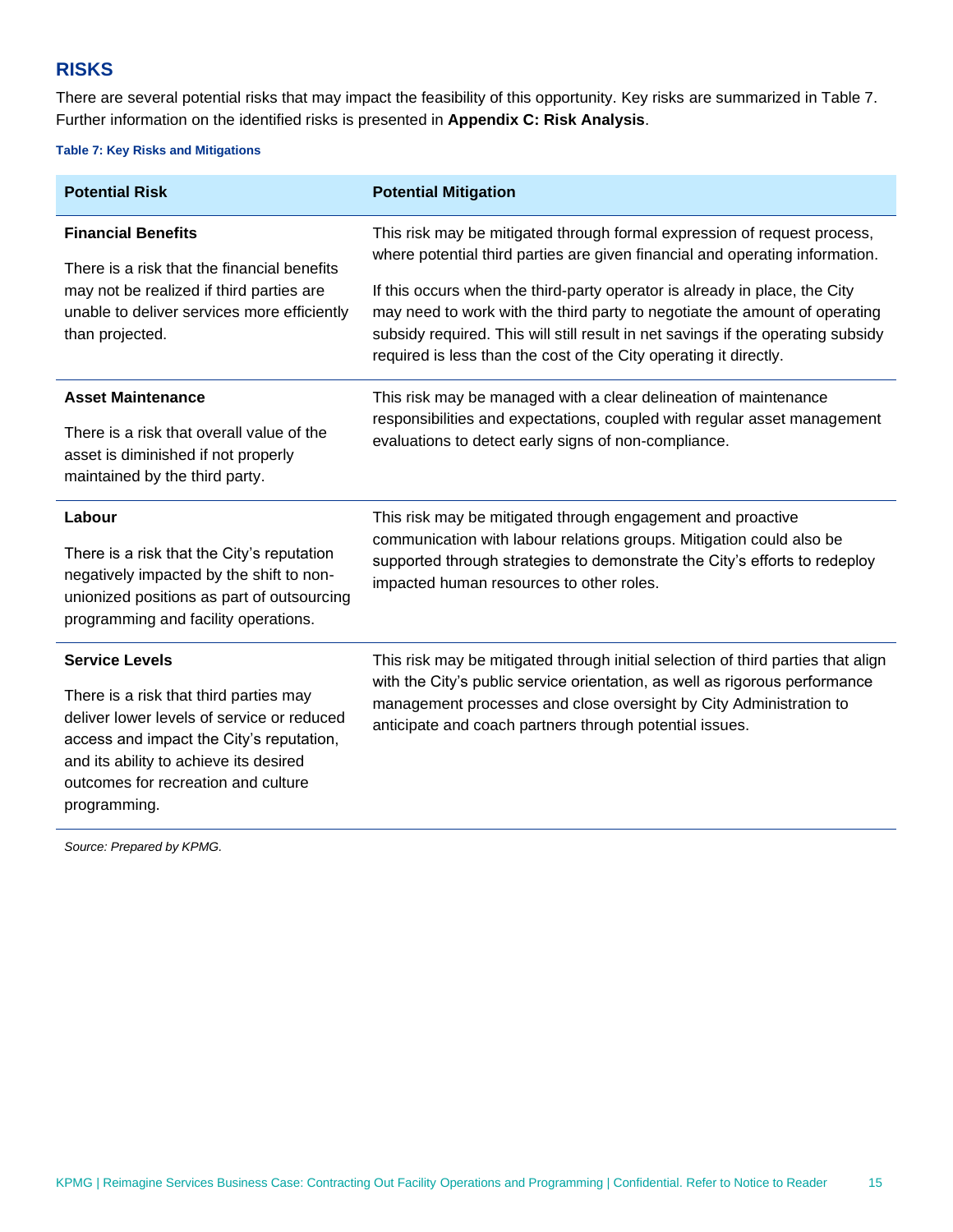# <span id="page-18-0"></span>Opportunity Assessment

# **OVERALL ASSESSMENT OF OPPORTUNITY AGAINST CRITERIA**

The opportunity assessment of both options against the criteria identified in this business case is summarized in [Table 8,](#page-18-1) where green, grey and red represent a positive, neutral and negative impact respectively.

#### <span id="page-18-1"></span>**Table 8: Opportunity Assessment**

|                                                       | <b>Impact</b> |          |      |           |      | Implementation                                                                           |      |      |      |                                                                                     |
|-------------------------------------------------------|---------------|----------|------|-----------|------|------------------------------------------------------------------------------------------|------|------|------|-------------------------------------------------------------------------------------|
| <b>Options</b>                                        | Service       | Delivery | GBA+ | Financial | Risk | <b>Potential</b><br><b>Estimated</b><br><b>Five-Year</b><br><b>Benefit</b><br>(Millions) | Time | Cost | Risk | <b>Potential</b><br><b>Estimated</b><br>Implementation<br><b>Cost</b><br>(Millions) |
| <b>Option 1: Lewis</b><br><b>Farms Pilot</b>          |               |          |      |           |      | *Cost<br>differential<br>excluded                                                        |      |      |      | *Cost<br>differential<br>excluded                                                   |
| <b>Option 2: Single-</b><br><b>Purpose Facilities</b> |               |          |      |           |      | $$0.4 - $2.3$$                                                                           |      |      |      | \$0.6                                                                               |
| <b>Option 3: Both</b><br>Options 1 and 2              |               |          |      |           |      | $$0.4 - $2.3$$                                                                           |      |      |      | \$0.6                                                                               |

*Source: Prepared by KPMG.*

*Note: Option 3 only includes cost savings; projected cost differentials have been excluded. Figures rounded to the nearest thousand.* 

# **CONCLUSION AND RECOMMENDATION**

The City should consider pursuing **Option 3 and outsourcing operations and programming for both the forthcoming Lewis Farms multi-purpose and the single-purpose facilities identified below:**

- ‒ Five single ice arenas (to be selected by the City)
- ‒ Eastglen Leisure Centre
- ‒ Tipton Arena
- ‒ Oliver Arena

Both scenarios demonstrate the potential to meet both financial and service goals. Based on the analysis completed, the following recommended actions would support pursuit of this opportunity.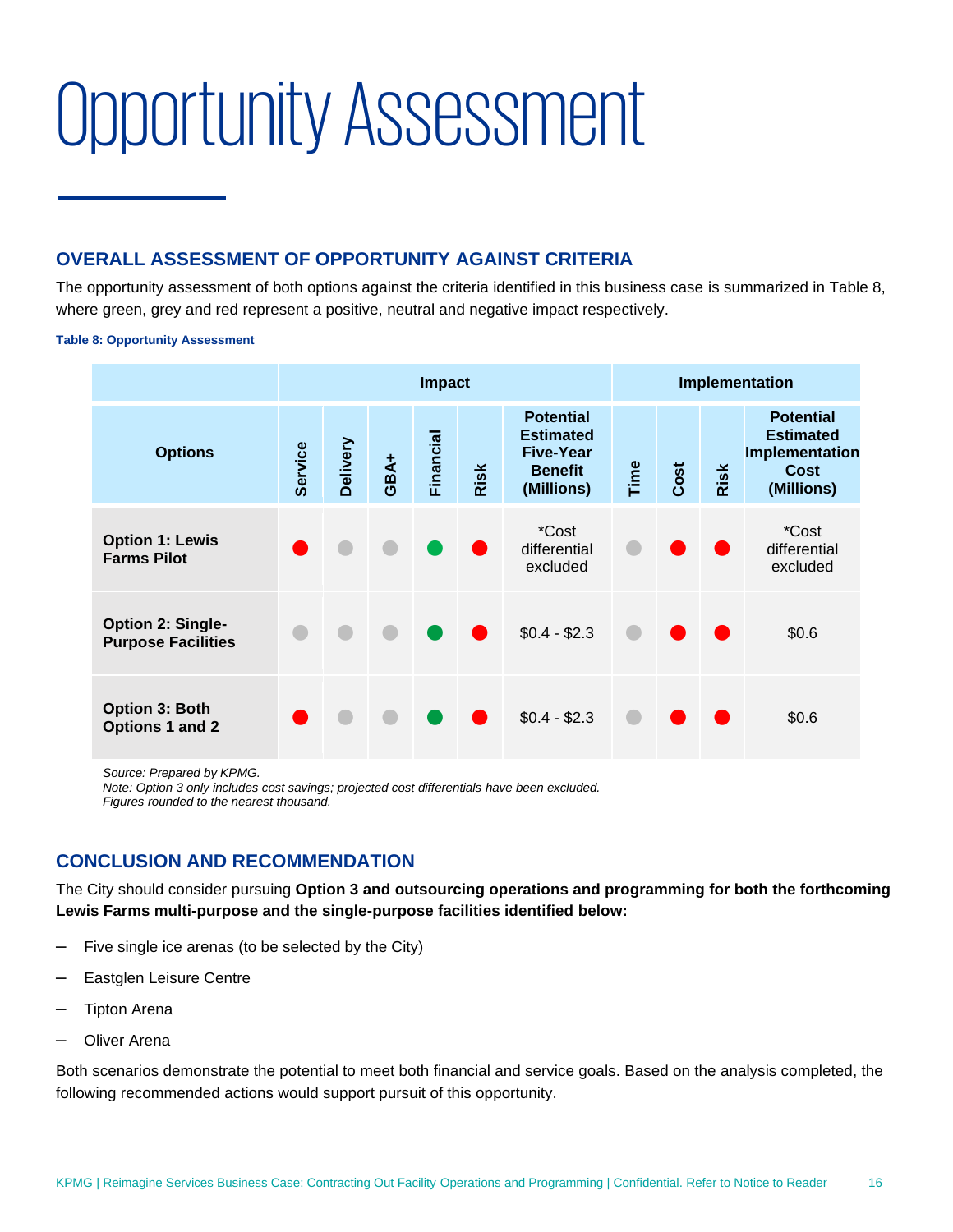#### **Recommended Action 1**

#### **The City should conduct formal calls for expressions of interest in support of Option 3.**

Market sounding interviews provided a preliminary indication that this opportunity could garner interest among local recreation service providers. However, without greater specificity on the parameters and expectations, third parties cannot commit or fully understand financial viability. Key topics may include the proposed financial model, division of maintenance and lifecycle management responsibilities, and the level of vendor autonomy on pricing and programming. Formally engaging potential third-party operators may inform the details needed to develop a subsequent request for proposals.

#### **Recommended Action 2**

#### **The City should extend requests for proposals in support of Option 3.**

An RFP should specifically describe the standards, outcomes and key performance measures for a successful partnership, and provide access to relevant financial information, facility condition and usage data to inform potential bidders. The City could encourage proponents to describe how they are suited to operating recreation facilities and delivering programming on behalf of the City as well as any innovative approaches that would improve the site's profitability and / or quality of culture and recreation experiences for Edmontonians. It is essential that the partnership model and respective responsibilities are clearly articulated.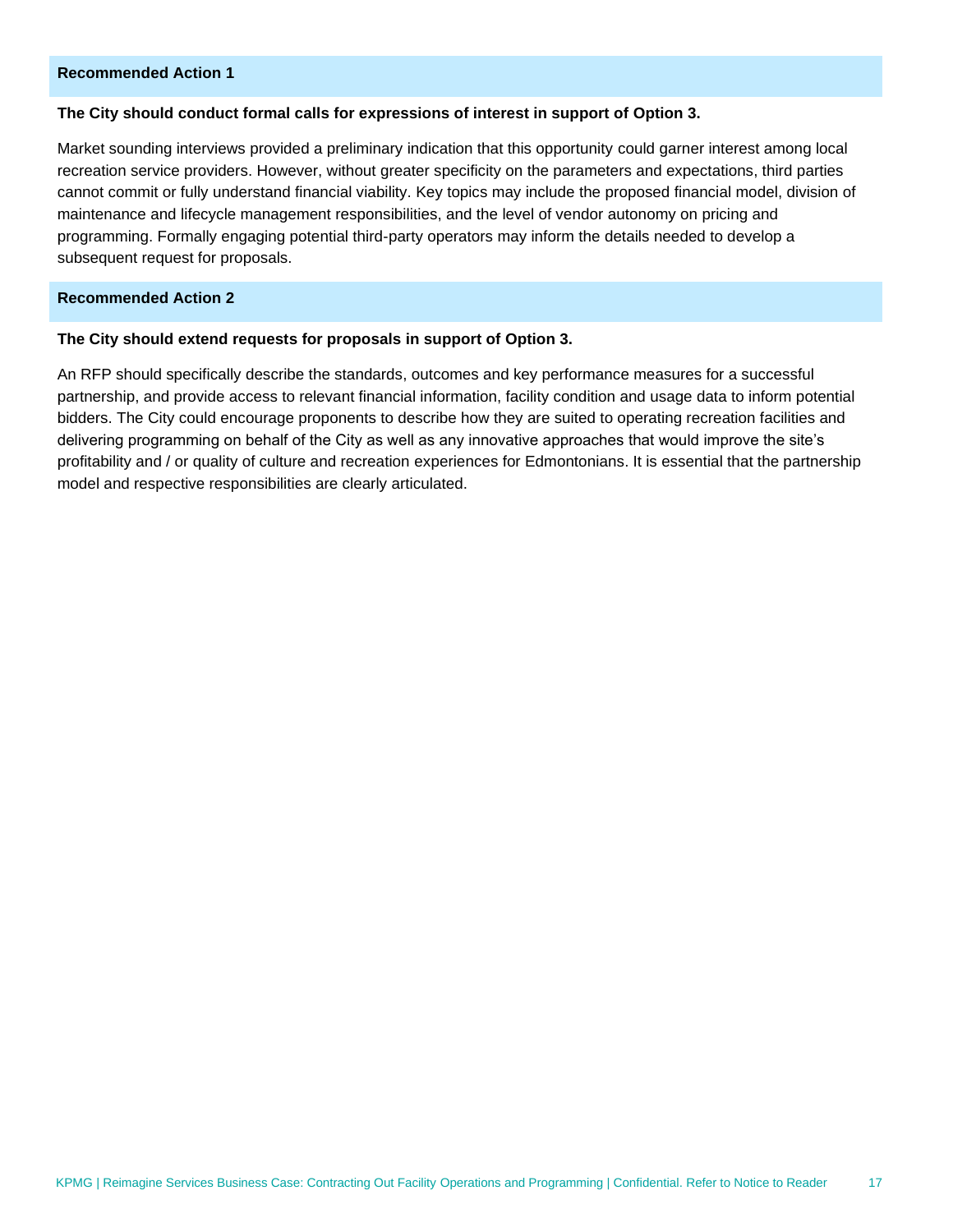# <span id="page-20-0"></span>Appendix A: GBA+ Assessment

# **EVALUATION SUMMARY**

#### **What is the overall GBA+ assessment?**

This opportunity could impact access of users depending on agreed provisions for subsidized access and programming targeting demographic groups at the Lewis Farms Community Recreation Centre Pilot. This risk could be mitigated by clear requirements and reporting related to access; in addition, the City could fund partners to provide subsidized access for users.

The proposed fee-for-service model for single-use facilities, however, would continue to see the City's fee structure, allocation policies, programming objectives and Leisure Access Program continue.

### **What are the main groups that could be affected (including those with no vulnerabilities), and what impacts are noted?**

User groups could be negatively impacted if their program offerings are reduced. However, market sounding indicated that third-party operators would be willing to work with the City to identify needed areas of programming or to align with demand. Populations with limited incomes, youth and seniors are examples of populations who may be impacted by a change in pricing.

#### **What do we know about the people who would be affected by this change?**

### **What impact would there be from this change on the staff members of the City or other agencies who may be from these groups?**

Staff members who currently work at these facilities will be impacted by this change. It is assumed that these staff members will be reallocated to other vacant roles in the City.

### **What equity measures could we use or implement to improve or positively mitigate impact for one or more of the groups identified?**

Building specific clauses about access into the contract could ensure the City's objectives of providing public access and targeted programming are maintained by the new third-party operator. Impacted City staff could be redeployed to other areas of municipal operations or the new third-party operator could be encouraged to hire from existing staff to promote continuity of operations. This may depend on factors such as position availability and staff experience /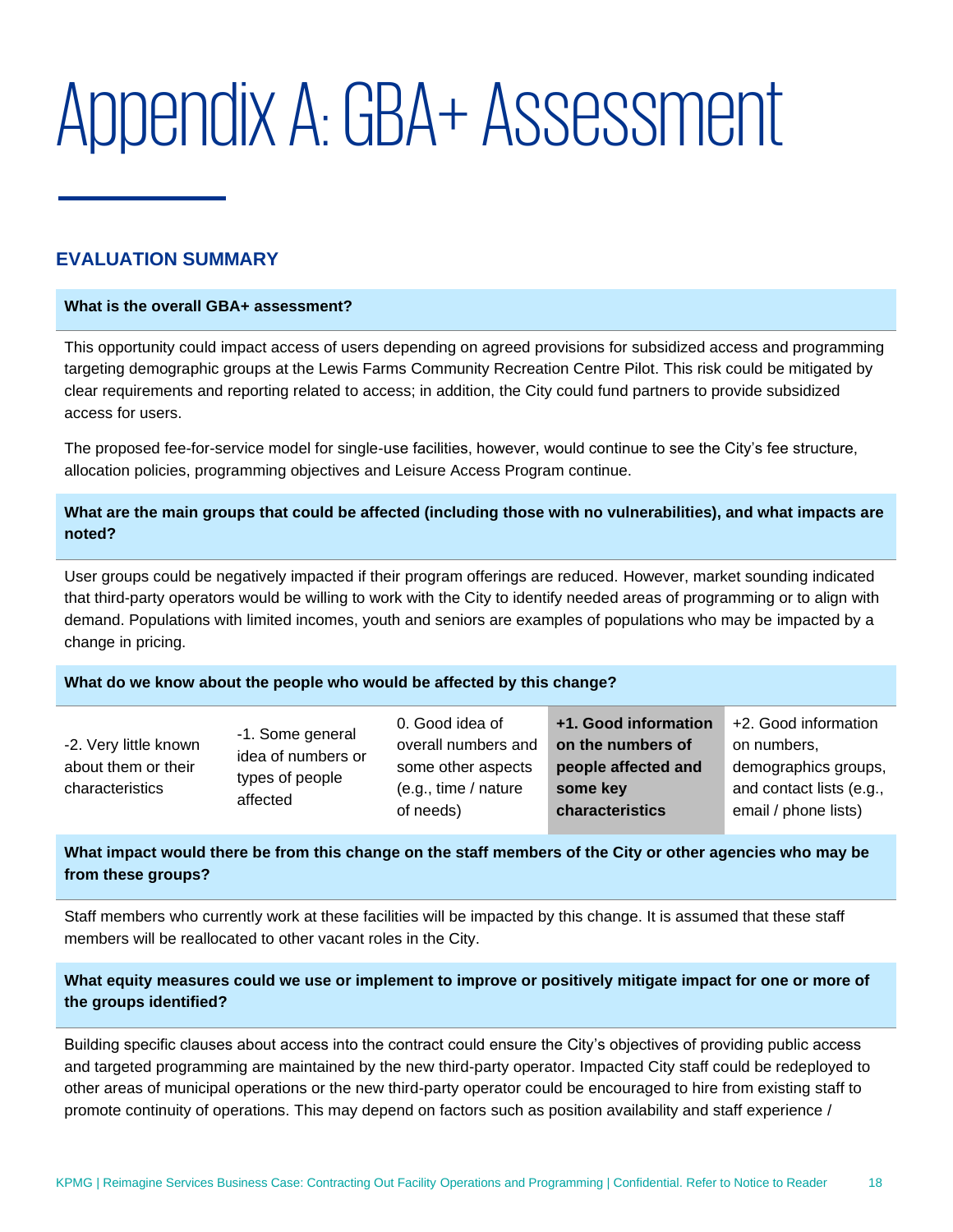expertise level. For staff positions that cannot be meaningfully absorbed elsewhere, the City could arrange human resource services to provide career transition support.

An improved financial model for facility operations may also support enhancements to accessibility through capital improvements.

### **How confident we are in the information we are basing our decisions on? What could we do to check or confirm our assumptions?**

Detailed information on attendance at arenas is limited, as the highest use of arenas are bookings. Bookings are an estimate of the number of people who attend, but do not give specific information on who or how many attends the bookings. However, potential third-party operators who expressed interested represent the user groups who typically book these facilities. It is not anticipated that users will experience much impact.

Attendance data by demographic breakdown is available for leisure centres. [Figure 1](#page-21-0) below depicts high usage among seniors, children and youth at Eastglen Leisure Centre suggesting third-party operator-led changes to programming and / or access may impact these user groups.

<span id="page-21-0"></span>

*Source: Prepared by KPMG with data provided by the City of Edmonton.*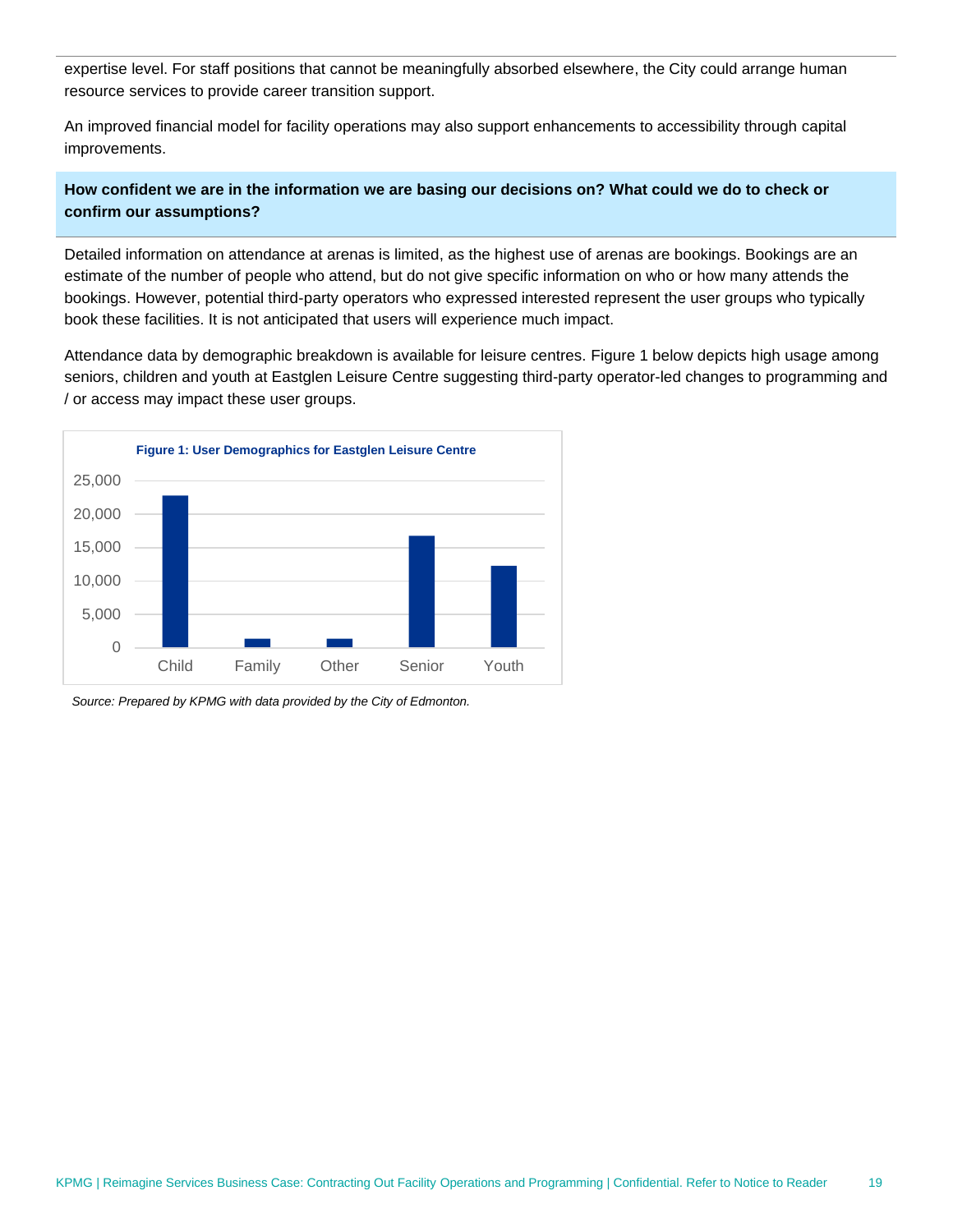# **IMPACT OF THIS CHANGE ON PEOPLE BY KEY IDENTIFIED VULNERABILITIES**

**Consider how you would expect this change to affect people with various types of characteristics that may give rise to vulnerabilities:** 

| <b>Personal Characteristics</b>                                                                | $-2$<br>Could create<br>new barriers | -1<br>Could<br>exacerbate<br>existing<br><b>barriers</b> | Ω<br><b>Limited effect</b><br>or impact<br>unknown | $+1$<br>Could reduce<br>existing<br><b>barriers</b> | $+2$<br><b>Substantially</b><br>improved<br>access |
|------------------------------------------------------------------------------------------------|--------------------------------------|----------------------------------------------------------|----------------------------------------------------|-----------------------------------------------------|----------------------------------------------------|
| People who are not physically strong or<br>confident in their movements                        |                                      |                                                          | $\Omega$                                           |                                                     |                                                    |
| People with vulnerable people with them                                                        |                                      |                                                          | 0                                                  |                                                     |                                                    |
| People who currently have very limited<br>or no income                                         |                                      |                                                          | 0                                                  |                                                     |                                                    |
| People who may experience fear or<br>distress due to threats or violence                       |                                      |                                                          | 0                                                  |                                                     |                                                    |
| People with additional language or<br>communication needs                                      |                                      |                                                          | 0                                                  |                                                     |                                                    |
| People who may find mainstream<br>activities unwelcoming or not<br>appropriate for their needs |                                      |                                                          | $\mathbf{0}$                                       |                                                     |                                                    |
| <b>Total Score</b>                                                                             | 0 Limited effect or impact unknown   |                                                          |                                                    |                                                     |                                                    |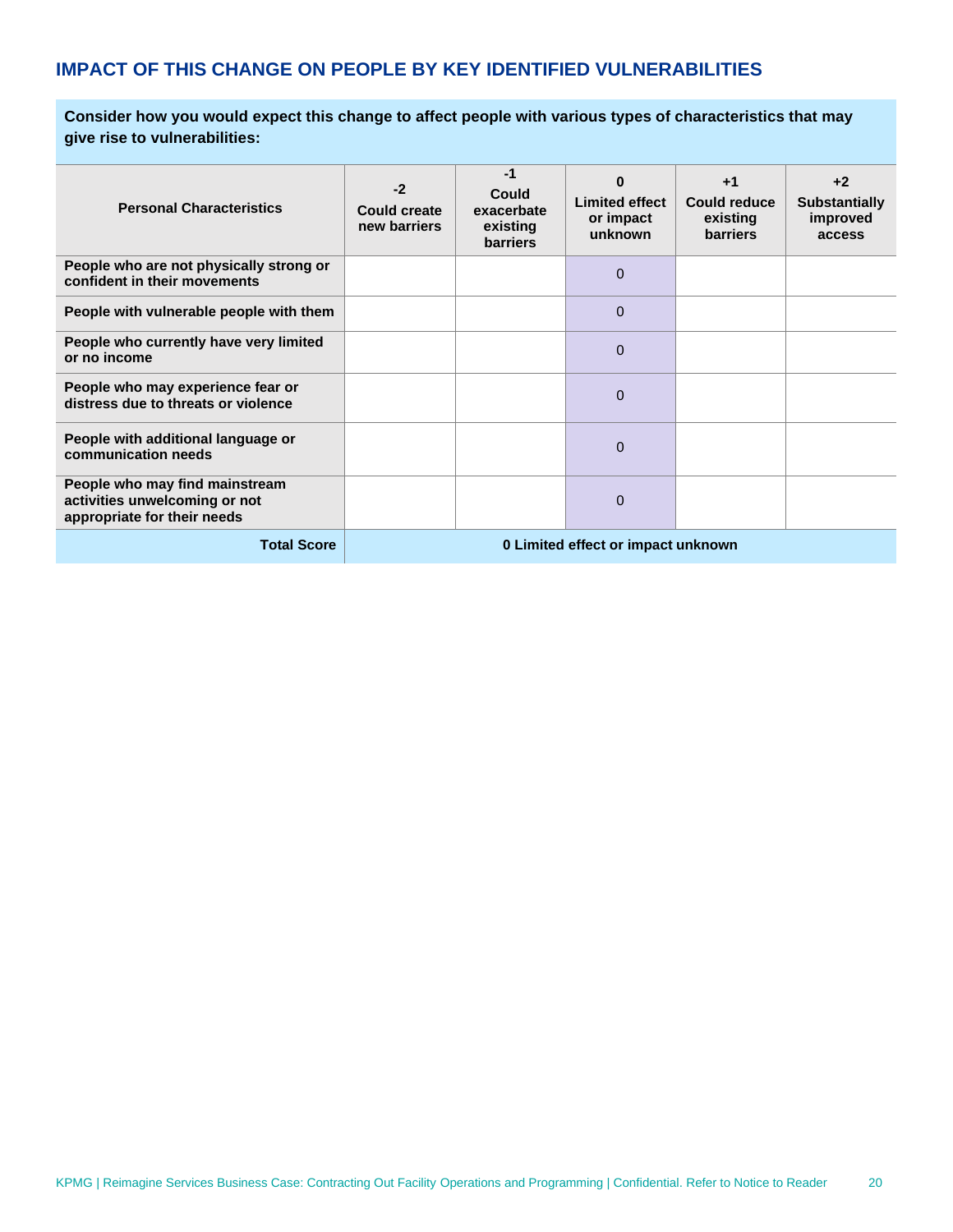# <span id="page-23-0"></span>Appendix B: Financial Projections

# **NOTICE**

The financial projections contained in this document provide future-oriented financial information. The projections are based on a set of circumstances and the City's assumptions as of April 2021. Significant assumptions are included in the document and must be read to interpret the information presented. Should events differ from the stated assumptions, actual results will differ from the financial projections and such differences may be material.

The financial information and assumptions contained herein has been prepared to assist readers in deciding whether to proceed with their own in-depth investigation and evaluation of the options presented and does not purport to contain all the information readers may require. Readers should conduct their own investigation and analysis of the options.

KPMG accepts no responsibility or liability for loss or damages to any party as a result of decisions based on the information presented. Parties using this information assume all responsibility for any decisions made based on the information.

# **FIVE-YEAR PROJECTIONS**

The five-year projections for the facilities are summarized following in [Table 9,](#page-24-0) [Table 10,](#page-25-0) and [Table 11.](#page-25-1)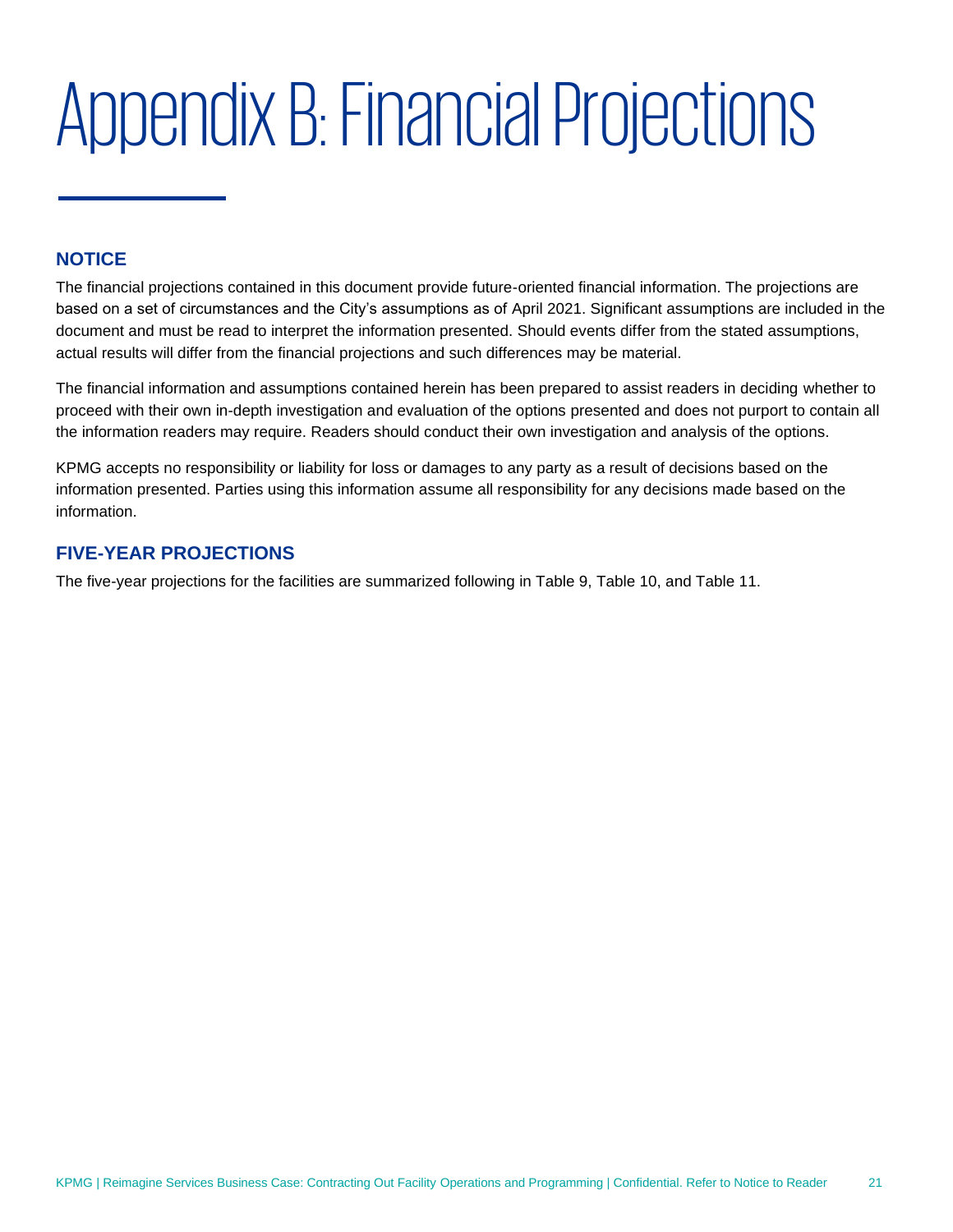### **OPTION 1: LEWIS FARMS PILOT**

The Lewis Farms Community Recreation Centre is not an existing facility and did not accrue any revenues or costs at the time of this analysis. Therefore, the cost differential between the estimated cost of third-party operation and the projected cost as a City-run facility is not expressed as a cost saving but does represent an anticipated financial benefit to the City.

#### <span id="page-24-0"></span>**Table 9: Option 1 Financial Projections**

|                                                                                         | <b>Scenario</b> | Year 1      | Year <sub>2</sub>        | Year <sub>3</sub> | Year 4      | Year <sub>5</sub> | <b>Potential</b><br><b>Cumulative</b><br><b>Five-year Cost</b><br><b>Differential</b> |
|-----------------------------------------------------------------------------------------|-----------------|-------------|--------------------------|-------------------|-------------|-------------------|---------------------------------------------------------------------------------------|
| <b>Potential</b><br><b>Estimated Cost</b>                                               | High            | \$1,191,000 | \$1,174,000              | \$1,142,000       | \$1,081,000 | \$1,012,000       | \$5,600,000                                                                           |
| <b>Differential</b>                                                                     | Low             | \$744,000   | \$712,000                | \$664,000         | \$584,000   | \$495,000         | \$3,199,000                                                                           |
| <b>Less Potential</b><br><b>Estimated</b><br>Ongoing/<br>Implementation<br><b>Costs</b> |                 |             |                          |                   |             |                   |                                                                                       |
| Contract<br>Management                                                                  | <b>Both</b>     | \$50,000    | \$50,000                 | \$50,000          | \$50,000    | \$50,000          | \$250,000                                                                             |
| Procurement<br>Costs                                                                    | <b>Both</b>     | \$200,000   | $\overline{\phantom{a}}$ |                   |             | -                 | \$200,000                                                                             |
| <b>Potential</b><br><b>Estimated Net</b>                                                | High            | \$941,000   | \$1,124,000              | \$1,092,000       | \$1,031,000 | \$962,000         | \$5,150,000                                                                           |
| <b>Cost</b><br><b>Differential</b>                                                      | Low             | \$494,000   | \$662,000                | \$614,000         | \$534,000   | \$445,000         | \$2,749,000                                                                           |

*Source: Based on data provided by the City and outlined assumptions. Note: Figures rounded to the nearest ten thousand.*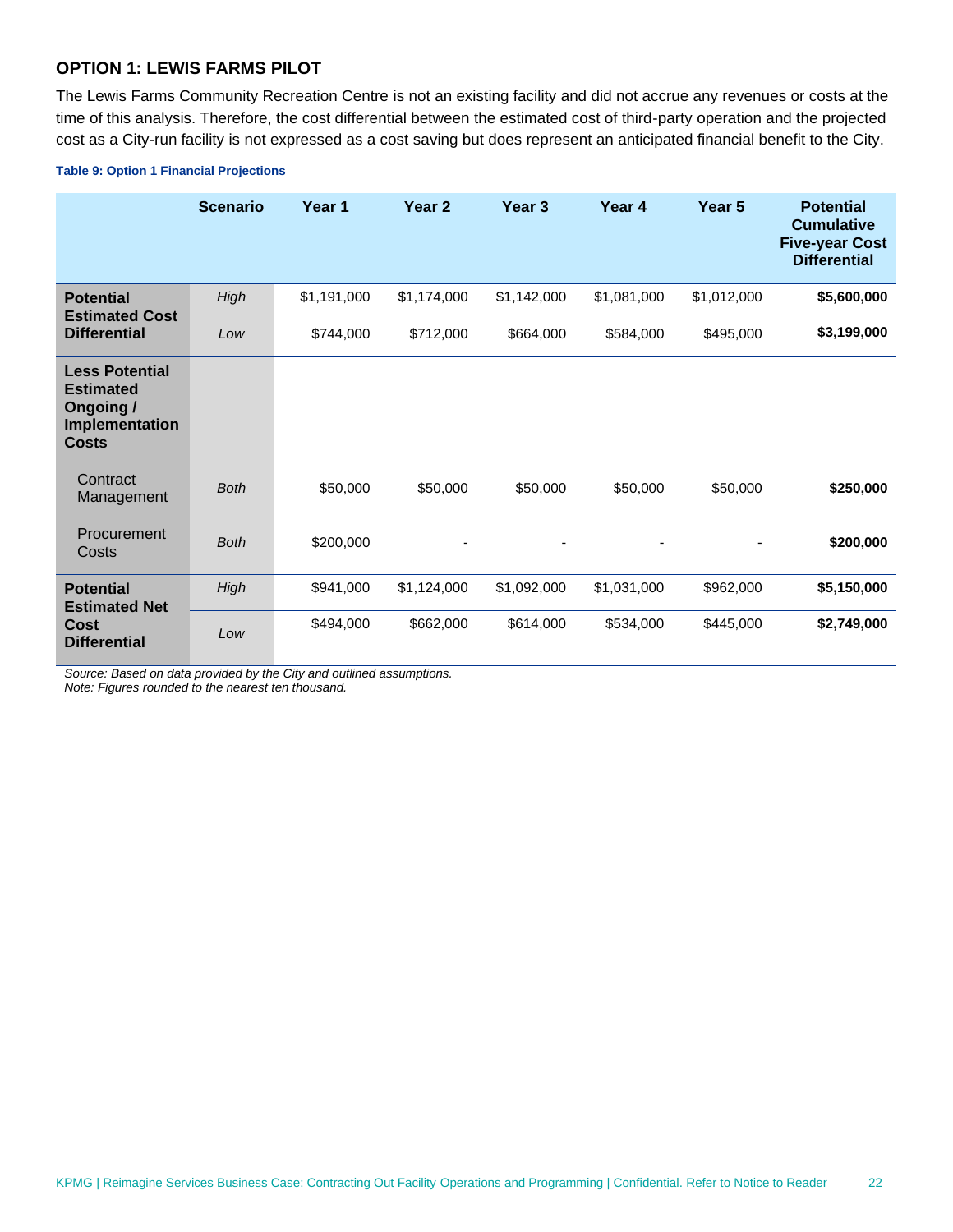# **OPTION 2: SINGLE-PURPOSE FACILITIES**

|                                                                                                 | <b>Scenario</b> | 2022        | 2023      | 2024      | 2025      | 2026      | <b>Potential</b><br><b>Cumulative</b><br><b>Five-year Cost</b><br><b>Savings</b> |
|-------------------------------------------------------------------------------------------------|-----------------|-------------|-----------|-----------|-----------|-----------|----------------------------------------------------------------------------------|
| <b>Potential</b><br><b>Estimated Cost</b>                                                       | High            | \$553,000   | \$563,000 | \$575,000 | \$590,000 | \$604,000 | \$2,886,000                                                                      |
| <b>Differential</b>                                                                             | Low             | \$184,000   | \$188,000 | \$192,000 | \$196,000 | \$201,000 | \$961,000                                                                        |
| <b>Less Potential</b><br><b>Estimated</b><br><b>Ongoing /</b><br>Implementation<br><b>Costs</b> |                 |             |           |           |           |           |                                                                                  |
| Severance<br>Costs                                                                              | <b>Both</b>     | \$130,000   |           |           |           |           | \$130,000                                                                        |
| Contract<br>Management                                                                          | <b>Both</b>     | \$80,000    | \$80,000  | \$80,000  | \$80,000  | \$80,000  | \$400,000                                                                        |
| Procurement<br>Costs                                                                            | <b>Both</b>     | \$80,000    |           |           |           |           | \$80,000                                                                         |
| <b>Potential</b><br><b>Estimated Net</b>                                                        | High            | \$263,000   | \$483,000 | \$495,000 | \$510,000 | \$524,000 | \$2,276,000                                                                      |
| <b>Cost Savings</b>                                                                             | Low             | \$(106,000) | \$108,000 | \$112,000 | \$116,000 | \$121,000 | \$351,000                                                                        |

#### <span id="page-25-0"></span>**Table 10: Option 2 Financial Projections**

*Source: Based on data provided by the City and outlined assumptions. Note: Figures rounded to the nearest ten thousand.*

### **OPTION 3: BOTH OPTION 1 AND 2**

#### <span id="page-25-1"></span>**Table 11: Option 3 Financial Projections**

| <b>Option</b>                                       | <b>Scenario</b> | <b>Potential Cumulative Five-year</b><br><b>Savings</b> |
|-----------------------------------------------------|-----------------|---------------------------------------------------------|
| <b>Option 3:</b><br><b>Both Option</b><br>1 and $2$ | High            | \$2,276,000                                             |
|                                                     | Low             | \$351,000                                               |

*Source: Based on data provided by the City and outlined assumptions. Note: \*Includes only Option 2 cost savings, as Option 1 reflects an anticipated cost differential between the estimated cost of third-party operation and the projected cost as a City-run facility. Figures rounded to the nearest ten thousand.*

# **SIGNIFICANT ASSUMPTIONS**

# **COMMON ASSUMPTIONS**

1. The City would retain ownership and responsibility for capital investment and maintenance; the private third-party operator would be responsible for all custodial duties and day to day operational tasks.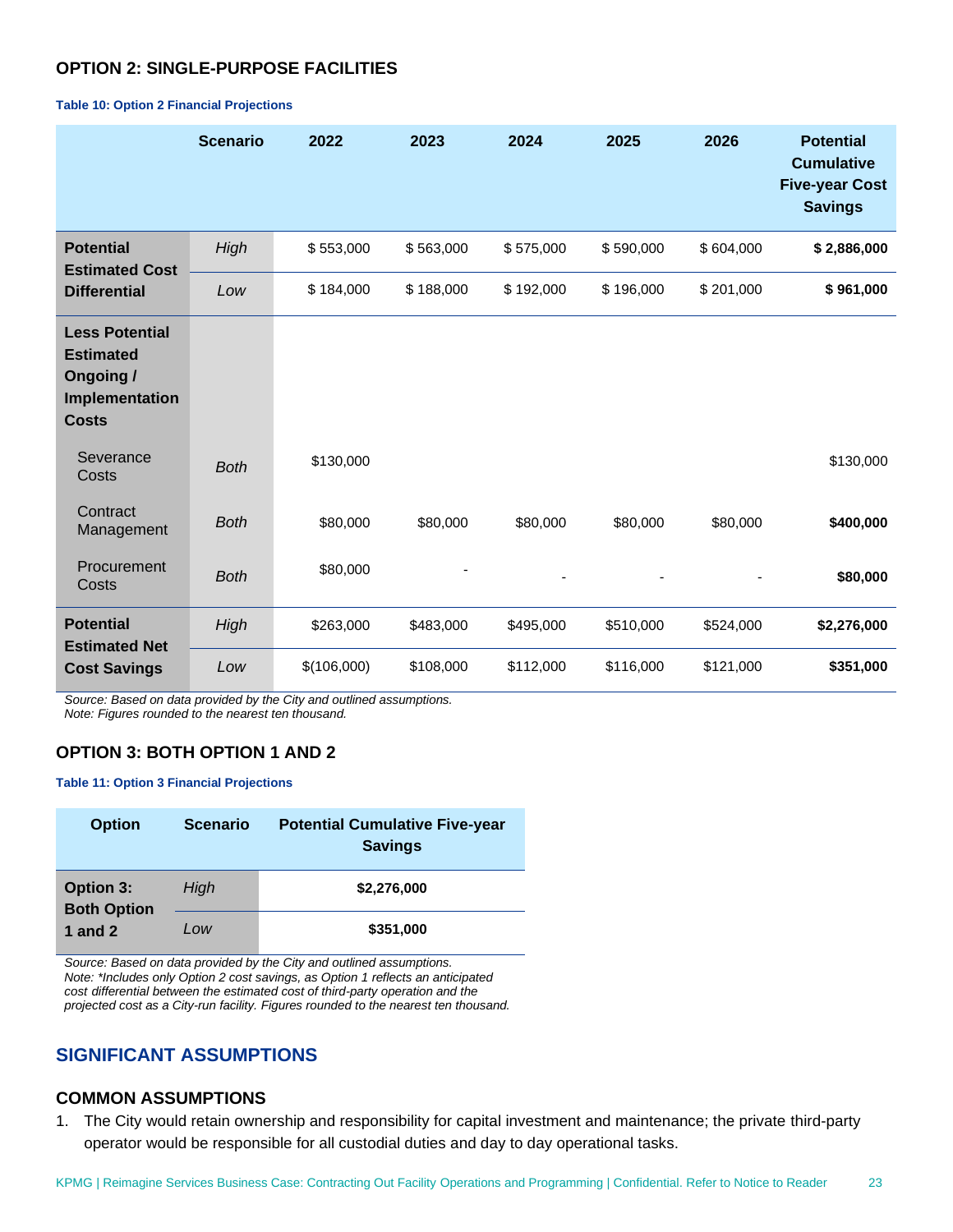- 2. Labour and personnel costs provided by the City are inclusive of all direct benefits.
- 3. The third-party operators would provide all aspects of operations, including provision of fleet, fleet maintenance, IT systems, human resources and personnel management, etc.
- 4. Estimates of third-party costs to operate a facility were based on key differences between partner facilities and City operated facilities, including **and and and and Calgary** (Edmonton and Calgary). The key area used to compare cost differences was salaries and benefits.
- 5. The costs for any procurement of third-party operators, including the City's expression of interest for the Lewis Farms Pilot, was assumed to be performed by City staff. It was assumed there was no incremental cost to tender bids.
- 6. Staff impacted by outsourcing the single-purpose facilities would be reallocated to vacancies and required positions in other similar City services.
- 7. Inflation is adjusted for each year at the following rates:

#### **Table 12: Estimated Inflation Rates**

|                    | 2022 | 2023 | 2024 | 2025 | 2026 |
|--------------------|------|------|------|------|------|
| Inflation Rate (%) | .7%  | .9%  | 2.1% | 2.5% | 2.5% |

# **OPTION 1: LEWIS FARMS PILOT**

This option uses the Lewis Farms Community Recreation Centre projections data provided by CRF. The relative cost structure for this facility was compared to those of potential partner organizations, such as , to understand the differences in cost structure. was found to have a higher revenue / expense ratio, meaning that they can obtain higher revenues in relation to their expenditures than the City.

- 8. It was assumed the expression of interest and tender process would take place in 2023 for the Lewis Farms Community Recreation Centre. This option could be implemented in 2024/25. All projected cost differentials, between the estimated cost of third-party operation and the projected cost as a City-run facility, for this opportunity have been based on 'years', with Year 1 being the first year in implementation, rather than basing this opportunity on the current timeframe (e.g., starting in 2022).
- 9. Financials from facilities in Edmonton and Calgary, as well as input from interviews regarding Calgary and Lethbridge's experience with , were used to understand cost structure differences across partner and City operated multi-purpose facilities. This was used as a proxy for all external organizations.
- 10. Calgary's approach for multi-purpose facilities, as evidenced by their many partnerships with  $\blacksquare$ , was used to inform the proposed governance structure.
- 11. The City's financial operating projections for the Lewis Farms Community Recreation Facility were used as a baseline. Estimated cost savings for a partner to operate this facility were based on the personnel / revenue's differential of third-party run facilities to City run facilities. An estimated differential of 10-15% was used as a low and high case.
- 12. It is assumed that ongoing contract management would be required across the facilities operated by the third party. It is assumed 1/2 FTE (\$35,000) plus \$10,000 to \$15,000 in extra costs (e.g., legal etc.) would be required on an ongoing basis.
- 13. It is assumed there would be a one-time procurement cost to issue expressions of interest and contract third party entities. This is assumed to be \$200,000 to handle procurement, legal fees, fees related to initiated contracts, etc.
- 14. It is assumed that the projections for revenues and admissions from the Lewis Farms Community Recreation Facility, provided by Community and Recreation Facilities, was based on actual admissions from other multi-plex's. This is assumed to include the Leisure Access Program usage at this facility, based on historic averages of other facilities. This revenue data reflects the City's current pricing and discount structure, which assumes that Leisure Access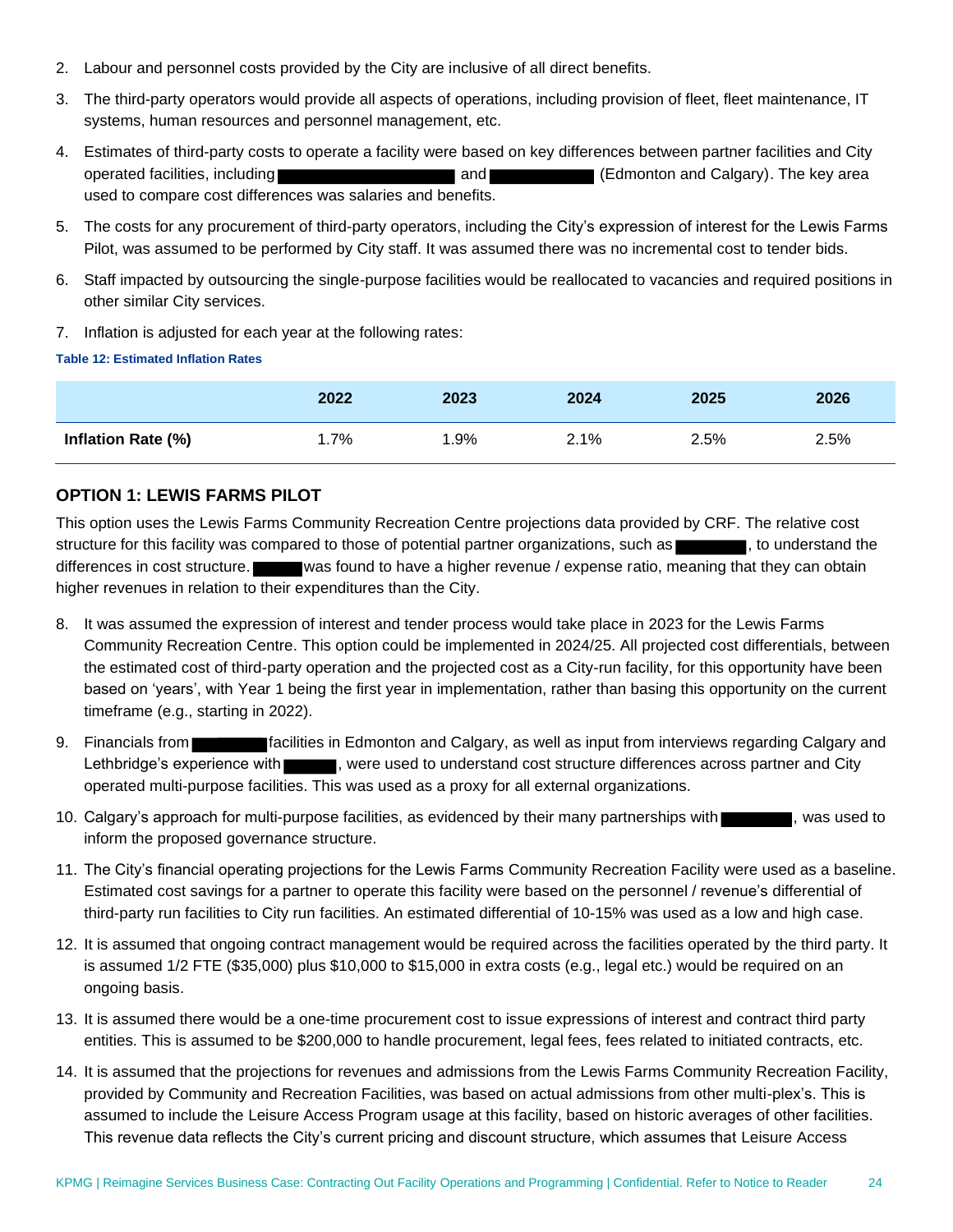Program and other subsidies would be included in the operating subsidy provided by the City to the third-party operator.

# **OPTION 2: SINGLE-PURPOSE FACILITIES**

- 15. Arenas, leisure centres, outdoor pools, seniors centres and specialty facilities were assessed in the analysis, against the viability criteria. It was determined that arenas appear to be the most suitable facility type for outsourcing currently. It is suggested that the City start with a small pilot of similar facilities, to reduce complexity of outsourcing and / or for the potential for bundling of facilities or contracts. This has resulted in a suggestion to pilot five single ice arenas, in addition to the three facilities identified in the scope of this business case (Oliver Arena, Tipton Arena, and the Eastglen Leisure Centre).
- 16. The City was unable to provide detailed expenditure and revenue by facility. To understand the proportion of salaries and benefits relative to overall cost, known proportions from detailed expenditure and revenue data provided for select facilities were applied to relevant facility types.
	- A. Detailed data provided included financials for the Eastglen Leisure Centre, Oliver Arena, Tipton Arena, O'Leary Leisure Centre, Scona Pool (limited), Mill Creek Outdoor Pool, and Hardisty Leisure Centre. Combined average costs for the Castle Downs / Callingwood Arena were also provided.
- 17. Estimated cost savings for a partner to operate this facility were based on the personnel / expenditure differential of third-party run facilities to City run facilities. This information was obtained using examples from and **financials, in Edmonton and Calgary.**
- 18. The high and low range for partner facilities was using a range for salary to expenditure ratio. High scenario uses the third-party ratio of salaries to benefits, while low scenario is halfway between the partner salary to expenditure ratio, and the City's salary to expenditure ratio.
- 19. All programming at facilities would be provided by partners on a cost-recovery basis (using volunteers, or due to differences in cost structure).
- 20. This analysis used the operating costs (including overhead), revenues, and maintenance costs from the Community and Recreation Facilities Financial Summary worksheet provided by Community and Recreation Facilities, using 2019 data.
- 21. Utilities costs were calculated based on proportions of total expenditures, as provided by Facilities Management Services.
- 22. Facilities would be piloted for delivery by a third-party entity in 2022.
- 23. Bonnie Doon and Jasper Place Leisure Centres were closed 2016-2020; as a result, averages from 2010-2016 were used as a proxy of "average" expenditures per facility.
- 24. The City would also compensate the partner with an additional premium for operating the facility. Analysis suggests the City could offer a 5% premium while still obtaining overall net savings.
- 25. Severance costs were calculated for the 24.6 temporary employees and 11 regular that are candidates for reduction. Temporary employees were calculated at 2 weeks' severance, and regular employees were calculated at 8 weeks. Average salary for temporary employees was \$76,000 and \$90,000 for regular.
- 26. It is assumed that ongoing contract management would be required across the facilities operated by third parties. It is assumed one FTE (\$70,000) plus \$10,000 in extra costs (e.g., legal etc.) would be required on an ongoing basis.
- 27. It is assumed there would be a one-time procurement cost to issue expressions of interest and contract third party entities. This is assumed to be \$80,000 to handle procurement, legal fees, fees related to initiated contracts, etc.
- 28. Staffing implications are presented in detail in the following table. This data includes estimates of staffing impacts for the Eastglen Leisure Centre, as well as Arenas. As Arenas are a pooled operating model, a proportion of the total FTE data was extrapolated to estimate impact. Detailed analysis based on specific facilities will need to be undertaken by the City to validate impact.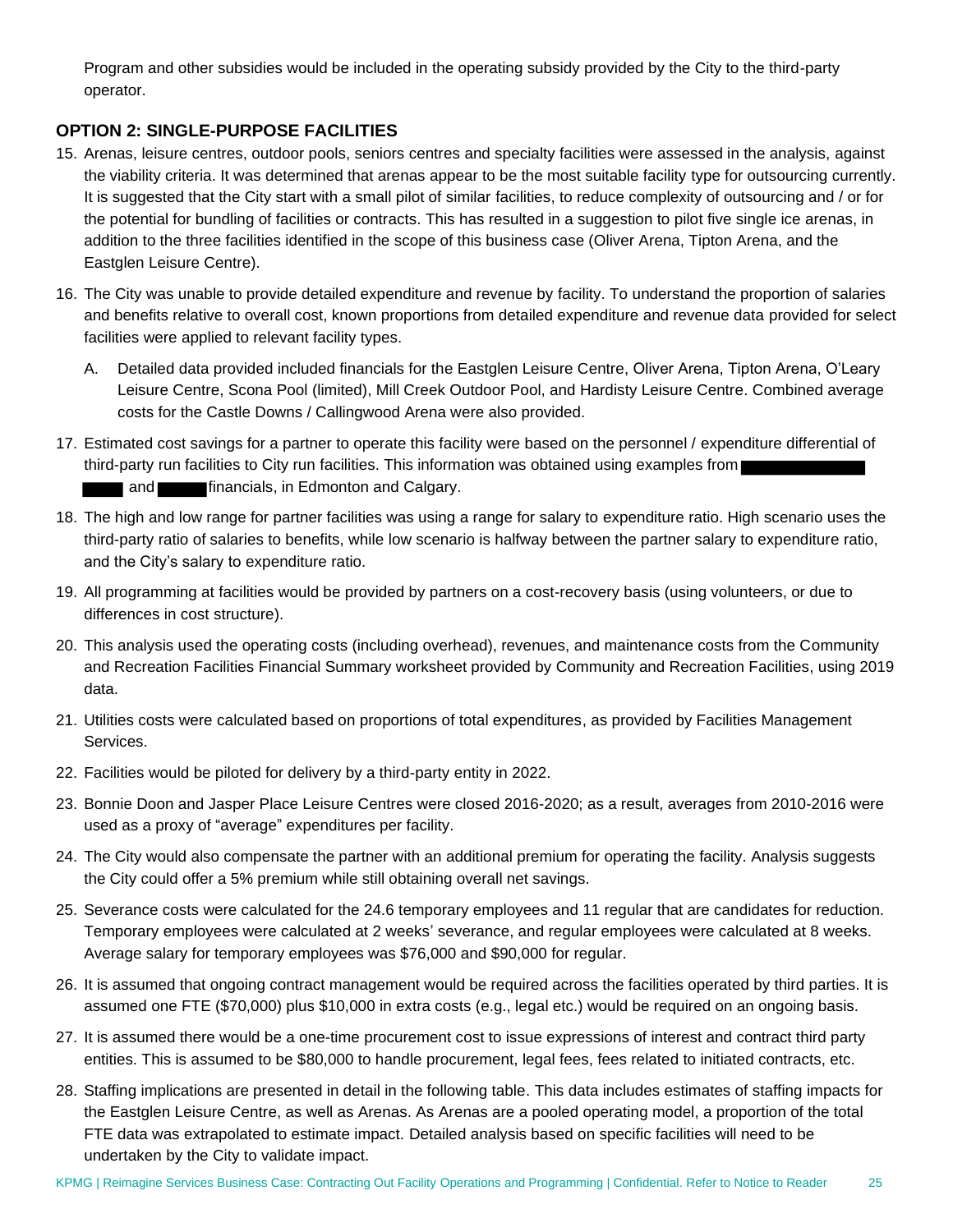<span id="page-28-0"></span>

|                                                   | <b>Potential</b><br><b>Estimated</b><br><b>Changes in</b><br><b>Regular</b><br><b>Employees</b><br>(FTEs) | <b>Potential</b><br><b>Estimated</b><br><b>Changes in</b><br><b>Temporary</b><br><b>Employees</b><br>(FTEs) | <b>Potential</b><br><b>Estimated</b><br><b>Reductions in</b><br><b>Employees</b><br>(FTEs) |
|---------------------------------------------------|-----------------------------------------------------------------------------------------------------------|-------------------------------------------------------------------------------------------------------------|--------------------------------------------------------------------------------------------|
| <b>Estimated Reductions in Existing Employees</b> | 11.0                                                                                                      | 24.6                                                                                                        | 35.6                                                                                       |
| <b>Estimated Reductions by Age</b>                |                                                                                                           |                                                                                                             |                                                                                            |
| Under 20                                          | 0.0                                                                                                       | 0.2                                                                                                         | 0.2                                                                                        |
| $20 - 29$                                         | 0.1                                                                                                       | 9.6                                                                                                         | 10.6                                                                                       |
| $30 - 39$                                         | 6.0                                                                                                       | 8.5                                                                                                         | 14.5                                                                                       |
| $40 - 49$                                         | 2.0                                                                                                       | 1.7                                                                                                         | 3.7                                                                                        |
| $50 - 59$                                         | 2.0                                                                                                       | 2.3                                                                                                         | 4.3                                                                                        |
| 60 and over                                       | 0.0                                                                                                       | 2.3                                                                                                         | 2.3                                                                                        |
| <b>Estimated Reductions by Sex</b>                |                                                                                                           |                                                                                                             |                                                                                            |
| Female                                            | 4.0                                                                                                       | 2.9                                                                                                         | 6.9                                                                                        |
| Male                                              | 7.0                                                                                                       | 21.7                                                                                                        | 28.7                                                                                       |
| <b>Estimated Reductions by Tenure</b>             |                                                                                                           |                                                                                                             |                                                                                            |
| Under 5 years                                     | 0.0                                                                                                       | 19.9                                                                                                        | 19.9                                                                                       |
| $5 - 10$ years                                    | 7.0                                                                                                       | 4.0                                                                                                         | 11.0                                                                                       |
| Over 10 years                                     | 4.0                                                                                                       | 0.6                                                                                                         | 4.6                                                                                        |
| <b>Estimated Impact on Existing Employees</b>     | (11.0)                                                                                                    | (24.6)                                                                                                      | (35.6)                                                                                     |
| <b>Estimated Additions</b>                        | 1.0                                                                                                       |                                                                                                             | 1.0                                                                                        |
| <b>Estimated reductions in Vacant Positions</b>   |                                                                                                           |                                                                                                             |                                                                                            |
| <b>Estimated Net Impact</b>                       | (10.0)                                                                                                    | (24.6)                                                                                                      | (34.6)                                                                                     |

*Source: Based on information and assumptions provided by the City. Note: Analysis is based on data at a point in time.*

It is estimated that up to 80 individuals could be affected by the FTE reductions noted above.

#### **Table 14: Estimated Impacts to City of Edmonton Employees by Union Classification**

|                                                   | <b>Potential</b><br><b>Estimated</b><br><b>Changes in</b><br>Regular<br><b>Employees</b><br>(FTEs) | <b>Potential</b><br><b>Estimated</b><br><b>Changes in</b><br><b>Temporary</b><br><b>Employees</b><br>(FTEs) | <b>Potential</b><br><b>Estimated</b><br><b>Reductions in</b><br><b>Employees</b><br>(FTEs) |
|---------------------------------------------------|----------------------------------------------------------------------------------------------------|-------------------------------------------------------------------------------------------------------------|--------------------------------------------------------------------------------------------|
| <b>Estimated Reductions in Existing Employees</b> | 11.0                                                                                               | 24.6                                                                                                        | 35.6                                                                                       |
| CUPE Local 30                                     | 11.0                                                                                               | 24.6                                                                                                        | 35.6                                                                                       |

*Note: Analysis is based on data at a point in time. Totals may be affected by rounding.*

*Source: Analysis of information and assumptions provided by the City.*

KPMG | Reimagine Services Business Case: Contracting Out Facility Operations and Programming | Confidential. Refer to Notice to Reader 26 29. The single-purpose facility types to pilot for outsourced delivery were identified based on assessment of the evaluation criteria. While the Eastglen Leisure Centre, Tipton Arena and Oliver Arena were automatically included as part of the business case scope, it is suggested the City start with a small number of facilities in the initial pilot, of the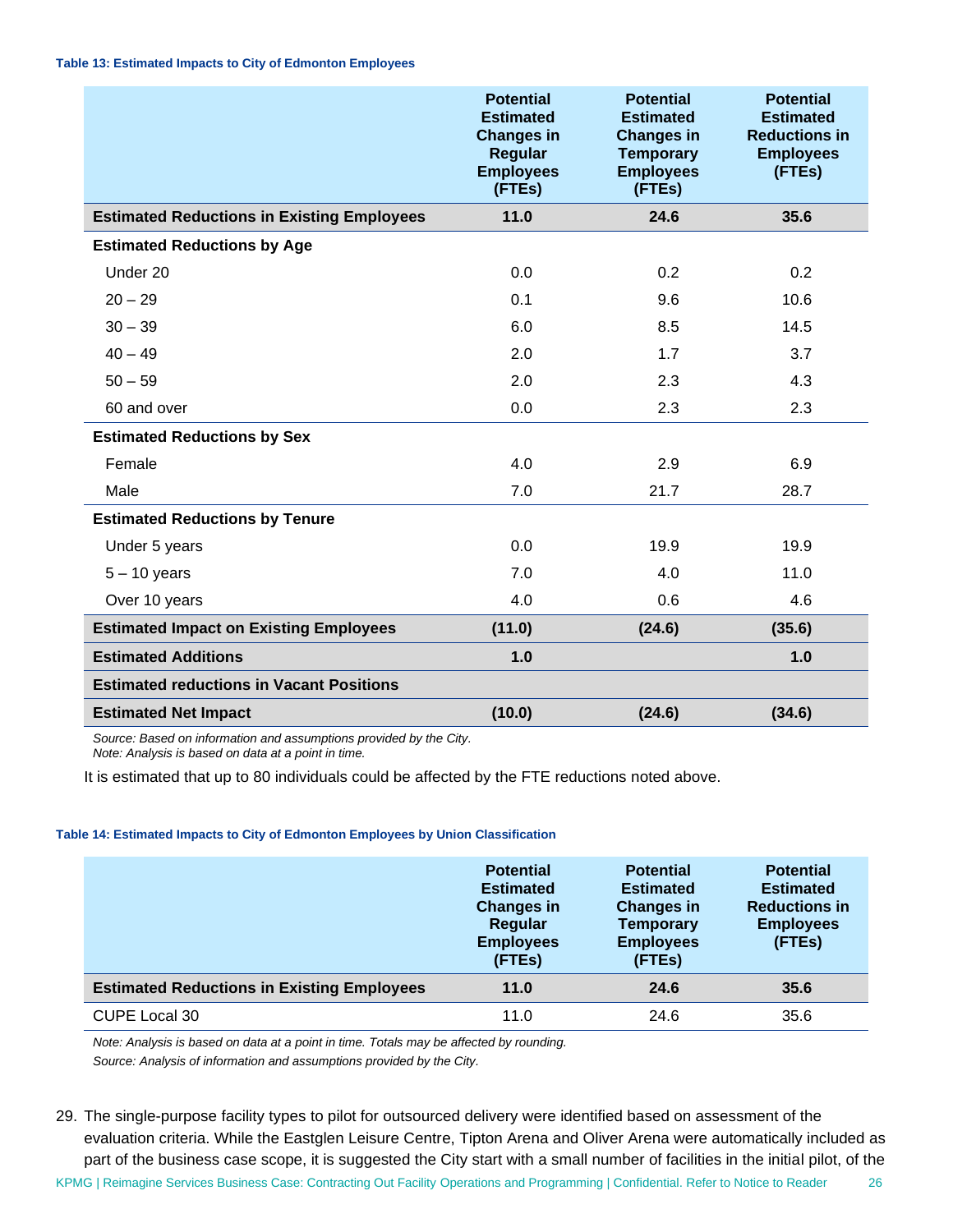same type of facility to reduce overall complexity. As a result, single ice arenas were identified as candidates. The City should consider selecting any five single ice arenas and may consider geographic location, facility age and condition, or interest among potential third-party operators when making its selection.

30. Financial projections for the five single ice arenas are based on the average potential savings across the current portfolio of single ice facilities.

# **OPTION 3: BOTH OPTION 1 AND 2**

All assumptions are included in Options 1 and 2.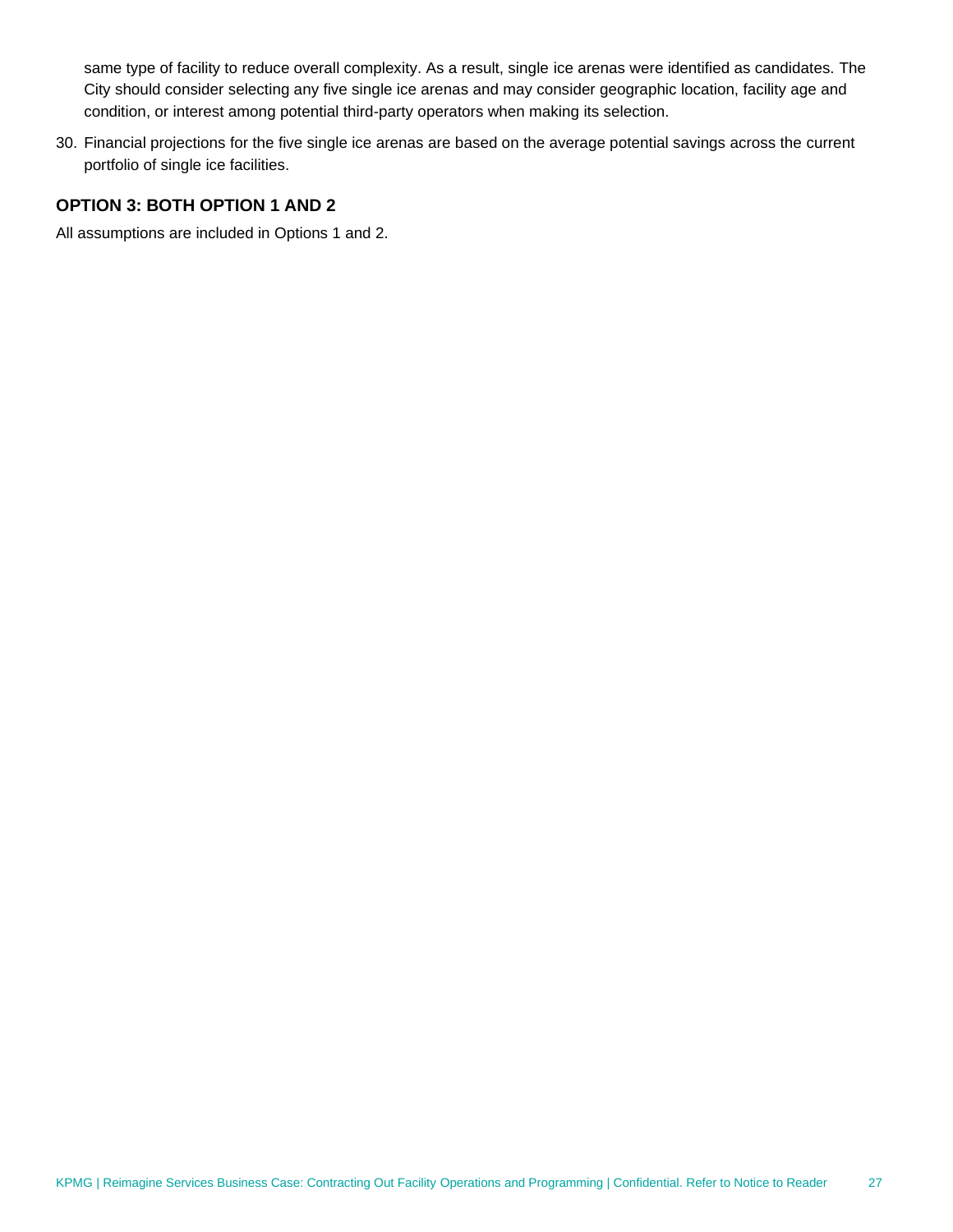# <span id="page-30-0"></span>Appendix C: Risk Analysis

# **RISK ASSESSMENT**

Engaging external entities to operate City-owned recreation facilities comes with a low to medium degree of strategic, reputation, operational, market and financial risk.

The following matrix summarizes the key risks of this opportunity, measuring probably against impact.

#### **Figure 2: Risk Matrix**

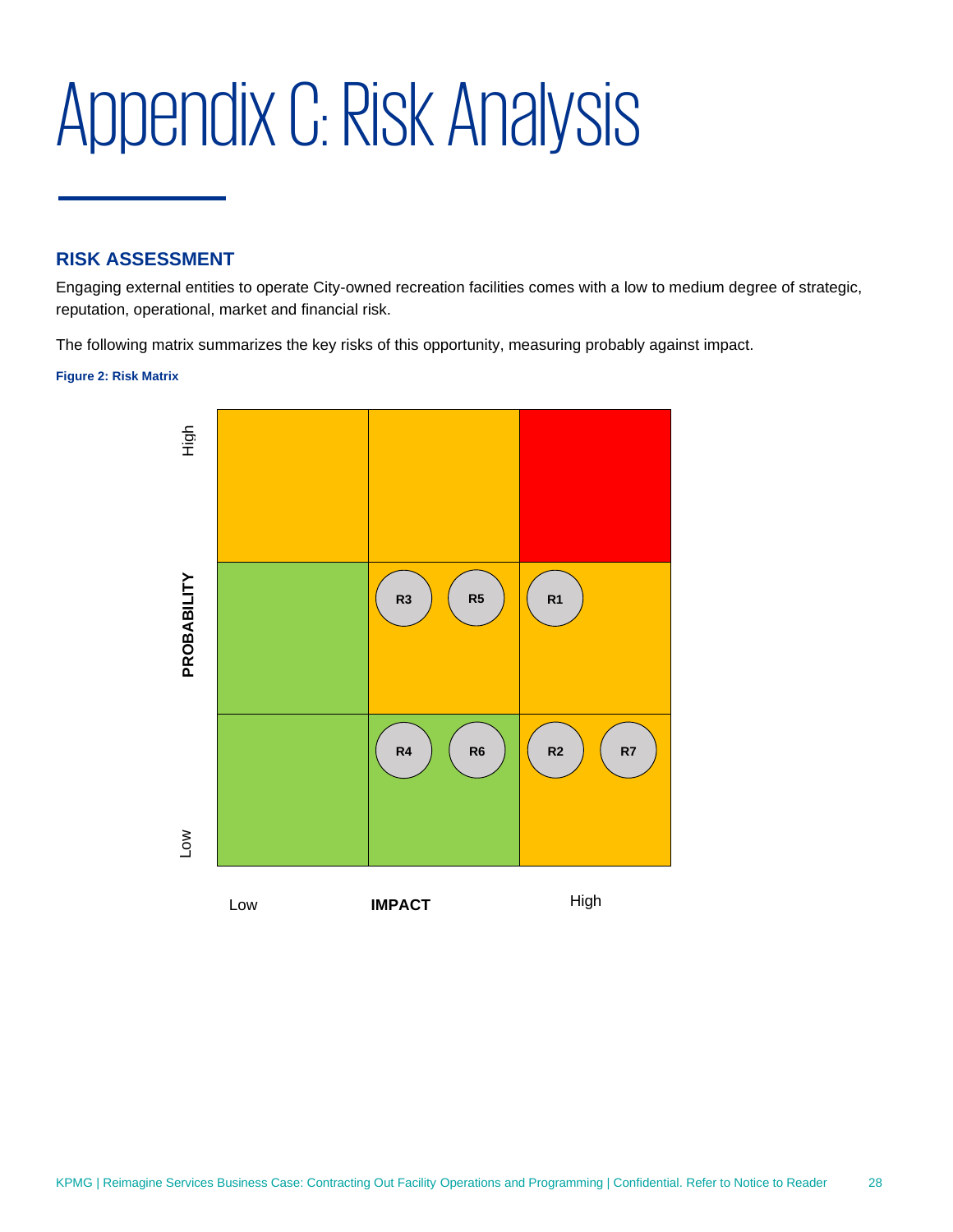# **RISK ASSESSMENT AND MITIGATIONS**

The risks and mitigation strategies identified for this opportunity are summarized in [Table 15.](#page-31-0)

#### <span id="page-31-0"></span>**Table 15: Risk Register**

| <b>Risk</b>                                                                                                                                                                                            | <b>Relevant</b><br><b>Categories</b> | <b>Highest Rating</b>                                                         | <b>Mitigation</b>                                                                                                                                                                                                                                                                                                                                                                                                                                                                                                 | <b>Residual Risk</b>                                                       |
|--------------------------------------------------------------------------------------------------------------------------------------------------------------------------------------------------------|--------------------------------------|-------------------------------------------------------------------------------|-------------------------------------------------------------------------------------------------------------------------------------------------------------------------------------------------------------------------------------------------------------------------------------------------------------------------------------------------------------------------------------------------------------------------------------------------------------------------------------------------------------------|----------------------------------------------------------------------------|
| <b>R1. Financial Benefits</b><br>There is a risk that the<br>financial benefits may<br>not be realized if third<br>parties are unable to<br>deliver services more<br>efficiently than<br>projected.    | Financial                            | <b>Financial</b><br>Impact: High<br>Probability: Medium<br>Overall: High      | This risk may be mitigated<br>through formal expression<br>of request process, where<br>potential third parties are<br>given financial and<br>operating information.<br>If this occurs when the<br>third-party operator is<br>already in place, the City<br>may need to work with the<br>third party to negotiate the<br>amount of operating<br>subsidy required. This will<br>still result in net savings if<br>the operating subsidy<br>required is less than the<br>cost of the City operating<br>it directly. | <b>Financial</b><br>Impact: Medium<br>Probability: Low<br>Overall: Medium  |
| <b>R2. Asset Maintenance</b><br>There is a risk that<br>overall value of the<br>asset is diminished if not<br>properly maintained by<br>the third party.                                               | Financial<br>Operations              | <b>Financial</b><br>Impact: High<br>Probability: Low<br>Overall: High         | This risk may be managed<br>with a clear delineation of<br>maintenance<br>responsibilities and<br>expectations, coupled with<br>regular asset<br>management evaluations<br>to detect early signs of<br>non-compliance.                                                                                                                                                                                                                                                                                            | <b>Operations</b><br>Impact: Medium<br>Probability: Low<br>Overall: Medium |
| R3. Labour<br>There is a risk that the<br>City's reputation<br>negatively impacted by<br>the shift to non-<br>unionized positions as<br>part of outsourcing<br>programming and facility<br>operations. | Reputation                           | <b>Reputation</b><br>Impact: Medium<br>Probability: Medium<br>Overall: Medium | This risk may be mitigated<br>through engagement and<br>proactive communication<br>with labour relations<br>groups. Mitigation could<br>also be supported through<br>strategies to demonstrate<br>the City's efforts to<br>redeploy impacted human<br>resources to other roles.                                                                                                                                                                                                                                   | <b>Reputation</b><br>Impact: Low<br>Probability: Low<br>Overall: Low       |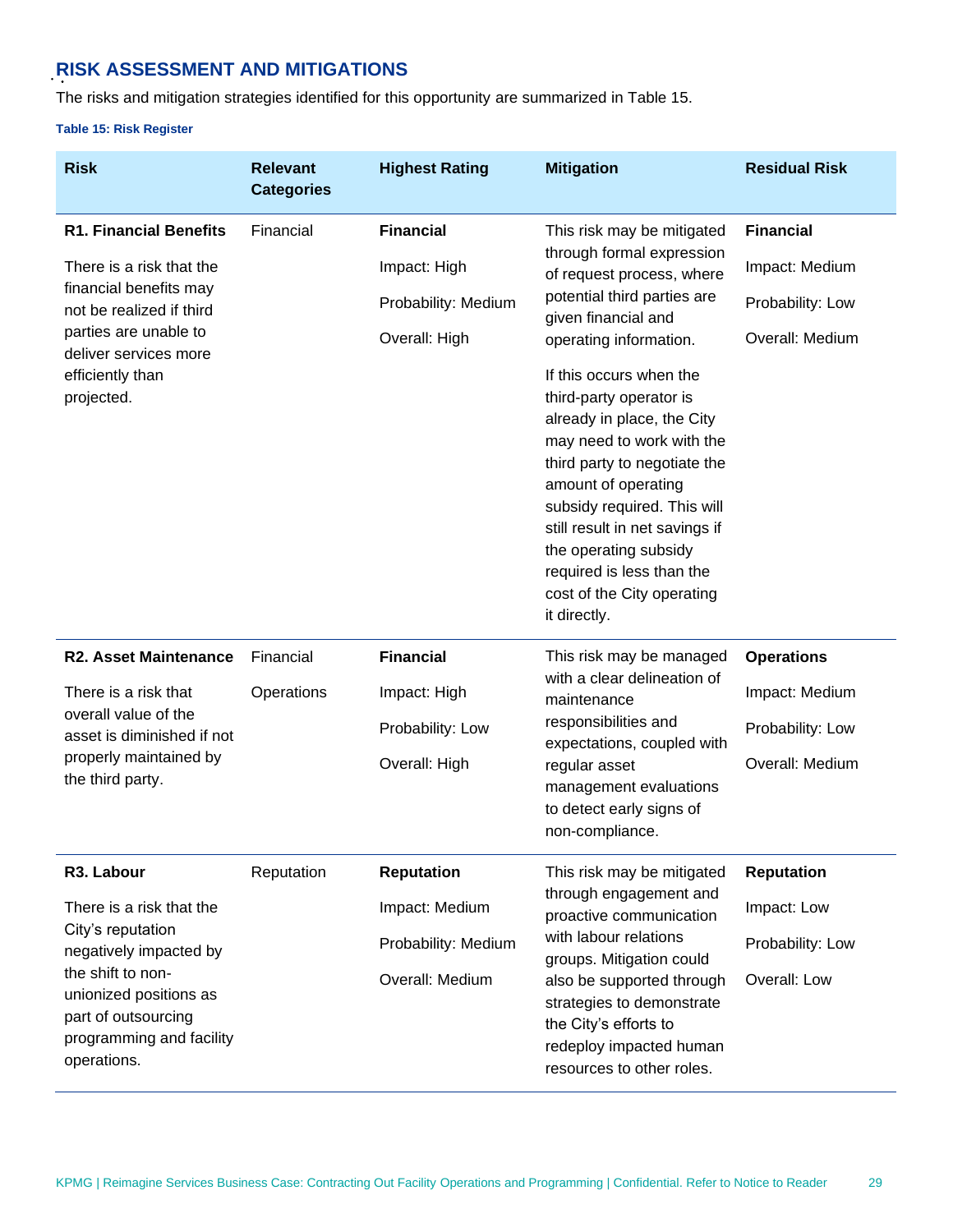| <b>Risk</b>                                                                                                                                                                                                                                                                                        | <b>Relevant</b><br><b>Categories</b> | <b>Highest Rating</b>                                                         | <b>Mitigation</b>                                                                                                                                                                                                                                                                                                        | <b>Residual Risk</b>                                                       |
|----------------------------------------------------------------------------------------------------------------------------------------------------------------------------------------------------------------------------------------------------------------------------------------------------|--------------------------------------|-------------------------------------------------------------------------------|--------------------------------------------------------------------------------------------------------------------------------------------------------------------------------------------------------------------------------------------------------------------------------------------------------------------------|----------------------------------------------------------------------------|
| <b>R4. Service Levels</b><br>There is a risk that third<br>parties may deliver<br>lower levels of service<br>or reduced access and<br>impact the City's<br>reputation, and its ability<br>to achieve its desired<br>outcomes for recreation<br>and culture<br>programming.                         | Reputation                           | <b>Reputation</b><br>Impact: Medium<br>Probability: Low<br>Overall: Medium    | This risk may be mitigated<br>through initial selection of<br>third parties that align with<br>the City's public service<br>orientation, as well as<br>rigorous performance<br>management processes<br>and close oversight by<br>City Administration to<br>anticipate and coach<br>partners through potential<br>issues. | <b>Reputation</b><br>Impact: Low<br>Probability: Low<br>Overall: Low       |
| R5. Perceived<br>Privatization<br>Possible negative public<br>reaction to the use of<br>external third-party<br>operators on principle.                                                                                                                                                            | Reputation                           | <b>Reputation</b><br>Impact: Medium<br>Probability: Medium<br>Overall: Medium | This risk can be<br>addressed through<br>proactive communication<br>surrounding the criteria for<br>partner selection and<br>accountability measures<br>for quality assurance.                                                                                                                                           | <b>Reputation</b><br>Impact: Medium<br>Probability: Low<br>Overall: Medium |
| R6. Access<br>Reduced access for<br>vulnerable groups.<br>For example,<br>competition for access<br>could include specialty /<br>boutique groups<br>interested in facilities for<br>niche recreation<br>purposes (e.g., focus on<br>competitive swim<br>training facility vs.<br>general leisure). | Strategy                             | <b>Strategy</b><br>Impact: Medium<br>Probability: Low<br>Overall: Medium      | This risk could be<br>addressed through clearly<br>define performance<br>expectations for access<br>and hold partners<br>accountable through<br>regular reporting. Offset<br>costs of Leisure Access<br>Program users,<br>allocations, discounts and<br>perhaps programming<br>targeted at vulnerable<br>groups.         | <b>Strategy</b><br>Impact: Low<br>Probability: Low<br>Overall: Low         |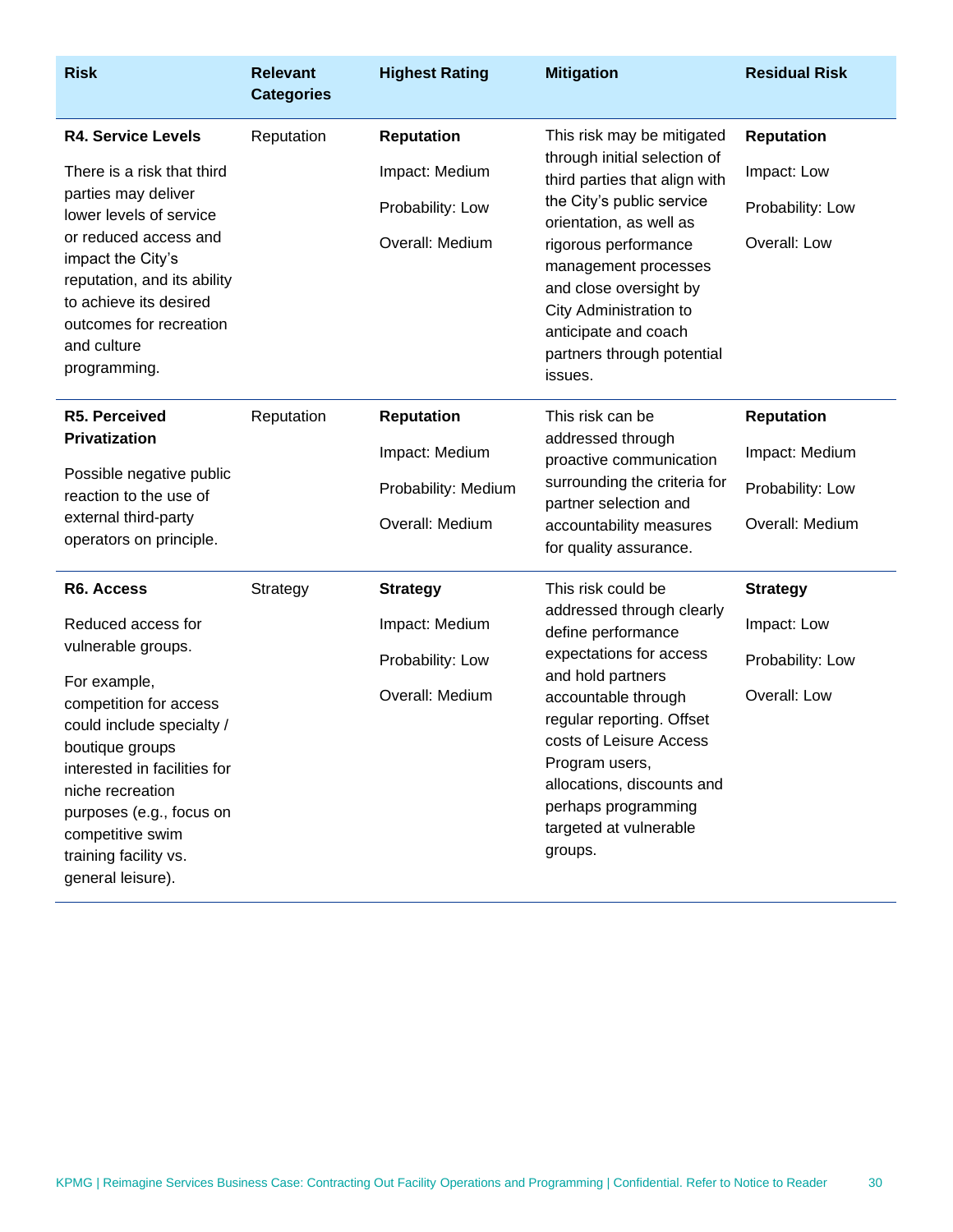| <b>Risk</b>                                                                                                                                                                                                               | <b>Relevant</b><br><b>Categories</b> | <b>Highest Rating</b>                                                       | <b>Mitigation</b>                                                                                                                                                                                            | <b>Residual Risk</b>                                                        |
|---------------------------------------------------------------------------------------------------------------------------------------------------------------------------------------------------------------------------|--------------------------------------|-----------------------------------------------------------------------------|--------------------------------------------------------------------------------------------------------------------------------------------------------------------------------------------------------------|-----------------------------------------------------------------------------|
| <b>R7. Market Interest</b><br>Limited capacity,<br>capability, or interest of<br>the market in<br>undertaking certain<br>types of facilities, such<br>as leisure centres,<br>seniors centres, or<br>specialty facilities. | Supplier/Market                      | <b>Supplier/Market</b><br>Impact: High<br>Probability: Low<br>Overall: High | This risk could be<br>mitigated by conducting a<br>preliminary request for<br>information or expression<br>of interest to gain a<br>clearer picture of market<br>appetite before<br>proceeding to outsource. | <b>Supplier/Market</b><br>Impact: High<br>Probability: Low<br>Overall: High |

*Source: Prepared by KPMG.*